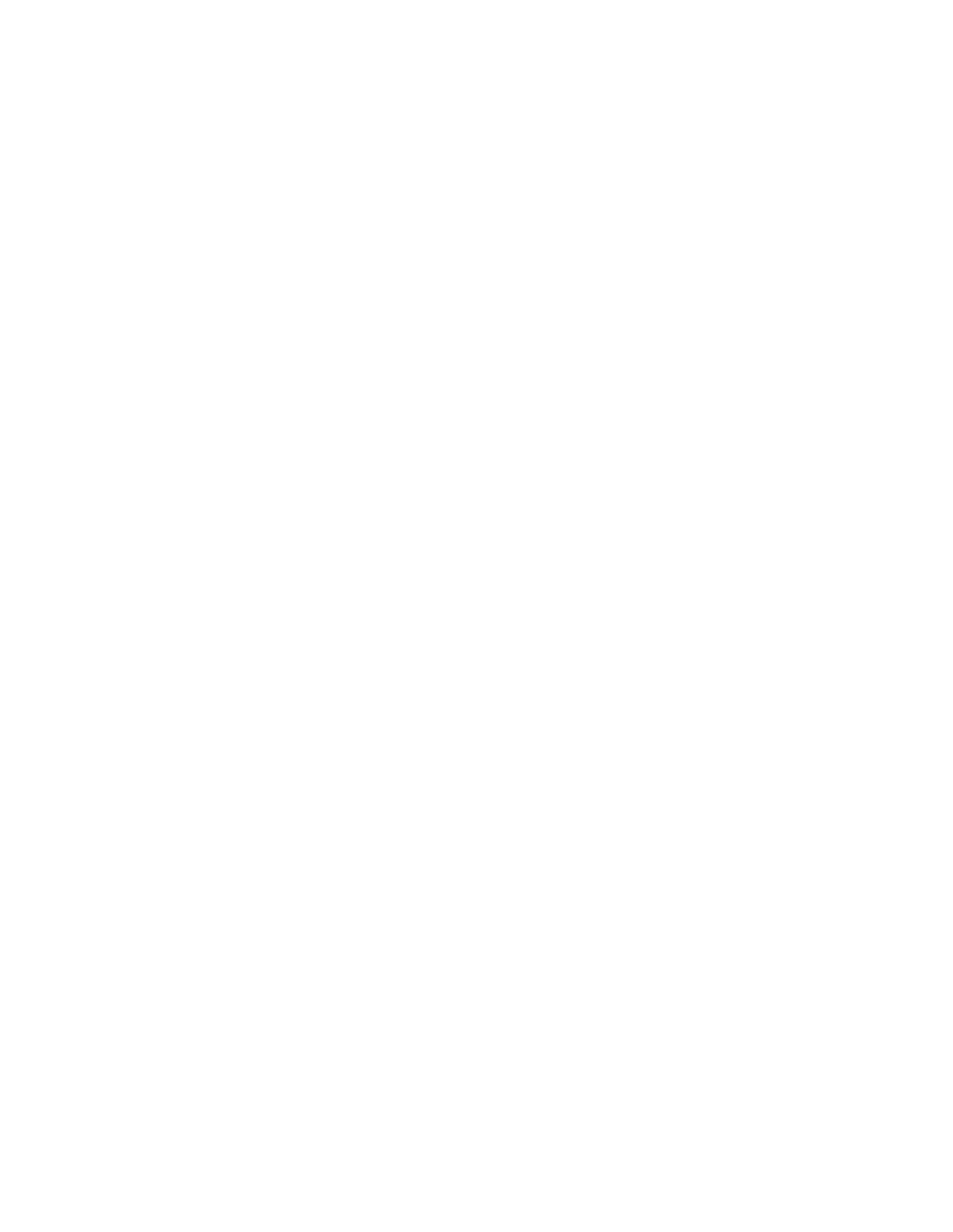| CHAPTER TWO KEYPAD, MENU, DISPLAY & CONNECTORS 2            |  |
|-------------------------------------------------------------|--|
|                                                             |  |
|                                                             |  |
|                                                             |  |
|                                                             |  |
|                                                             |  |
|                                                             |  |
|                                                             |  |
|                                                             |  |
|                                                             |  |
|                                                             |  |
| <b>CHAPTER THREE PRINCIPALS OF ULTRASONIC MEASUREMENT 9</b> |  |
|                                                             |  |
|                                                             |  |
|                                                             |  |
|                                                             |  |
|                                                             |  |
|                                                             |  |
| <b>CHAPTER FOUR SELECTING THE MEASUREMENT MODE 12</b>       |  |
|                                                             |  |
|                                                             |  |
|                                                             |  |
|                                                             |  |
|                                                             |  |
|                                                             |  |
|                                                             |  |
|                                                             |  |
|                                                             |  |
|                                                             |  |

# **CONTENTS**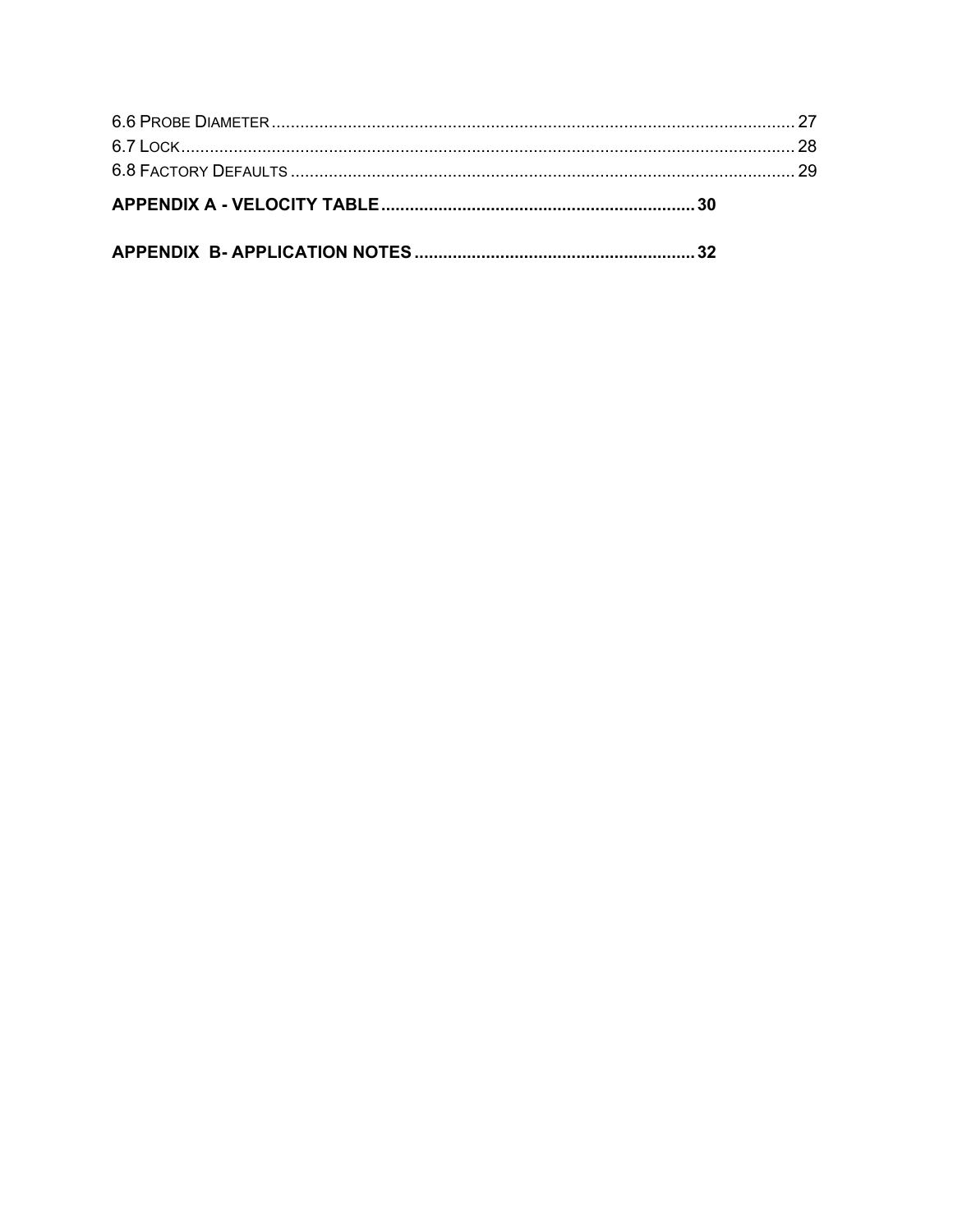## **CHAPTER ONE INTRODUCTION**

The Dakota Ultrasonics model *ZX-3* is a basic dual element thickness gauge with the ability to locate blind surface pitting and internal defects/flaws in materials. Based on the same operating principles as SONAR, the *ZX-3* is capable of measuring the thickness of various materials with accuracy as high as  $\pm$  0.001 inches, or  $\pm$  0.01 millimeters. The principle advantage of ultrasonic measurement over traditional methods is that ultrasonic measurements can be performed with access to only one side of the material being measured.

Dakota Ultrasonics maintains a customer support resource in order to assist users with questions or difficulties not covered in this manual. Customer support may be reached at any of the following:

| <b>Dakota Ultrasonics Corporation</b> |
|---------------------------------------|
| 1500 Green Hills Road, #107           |
| Scotts Valley, CA 95066               |
| Tel: (831) 431-9722                   |
| Fax: (831) 431-9723                   |
| www.dakotaultrasonics.com             |

### **1.1 Disclaimer**

Inherent in ultrasonic thickness measurement is the possibility that the instrument will use the second rather than the first echo from the back surface of the material being measured. This may result in a thickness reading that is TWICE what it should be. Responsibility for proper use of the instrument and recognition of this phenomenon rest solely with the user of the instrument. Other errors may occur from measuring coated materials where the coating is insufficiently bonded to the material surface. Irregular and inaccurate readings may result. Again, the user is responsible for proper use and interpretation of the measurements acquired.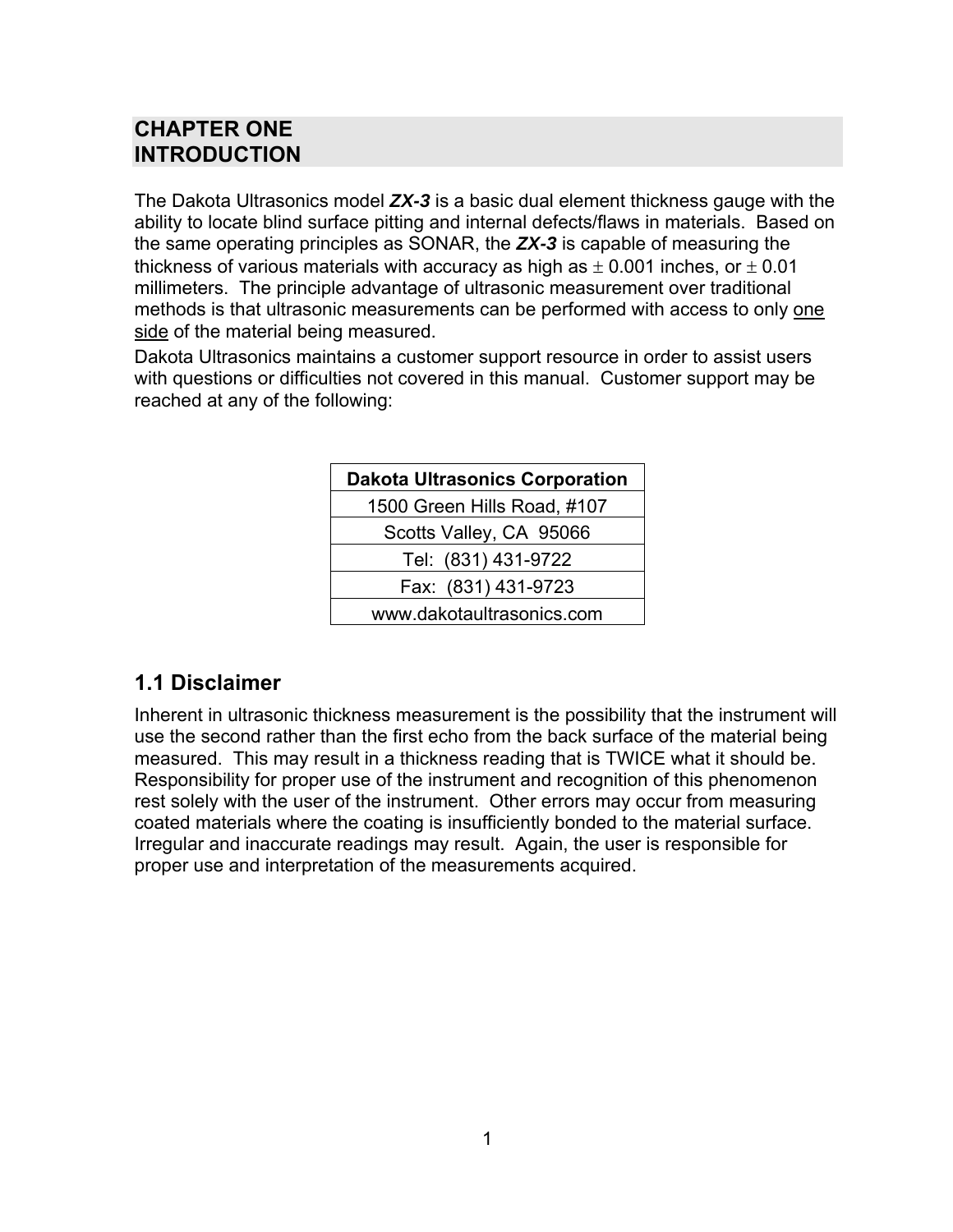## **CHAPTER TWO KEYPAD, MENU, DISPLAY & CONNECTORS**

**The Keypad**



## **2.1 ON/OFF/ENTER Key**

**2.2 PRB 0 Key** 



The **ON/OFF/ENTER** key powers the unit **ON** or **OFF**. Since the same key is also used as an **ENTER** key, the gauge is powered off by pressing and holding down the key until the unit powers off.

Once the gauge is initially powered on, this key will function as the **ENTER** key, similar to a computer keyboard. This key will be used to select or set a menu option.

**Note:** *Unit will automatically power off when idle for 5 minutes. All current settings are automatically saved prior to powering off.*



The **PRB 0** key is used to "zero" the *ZX-3* in much the same way that a mechanical micrometer is zeroed. If the gauge is not zeroed correctly, all of the measurements that the gauge makes may be in error by some fixed value. Refer to page 14 for a further explanation of this important feature.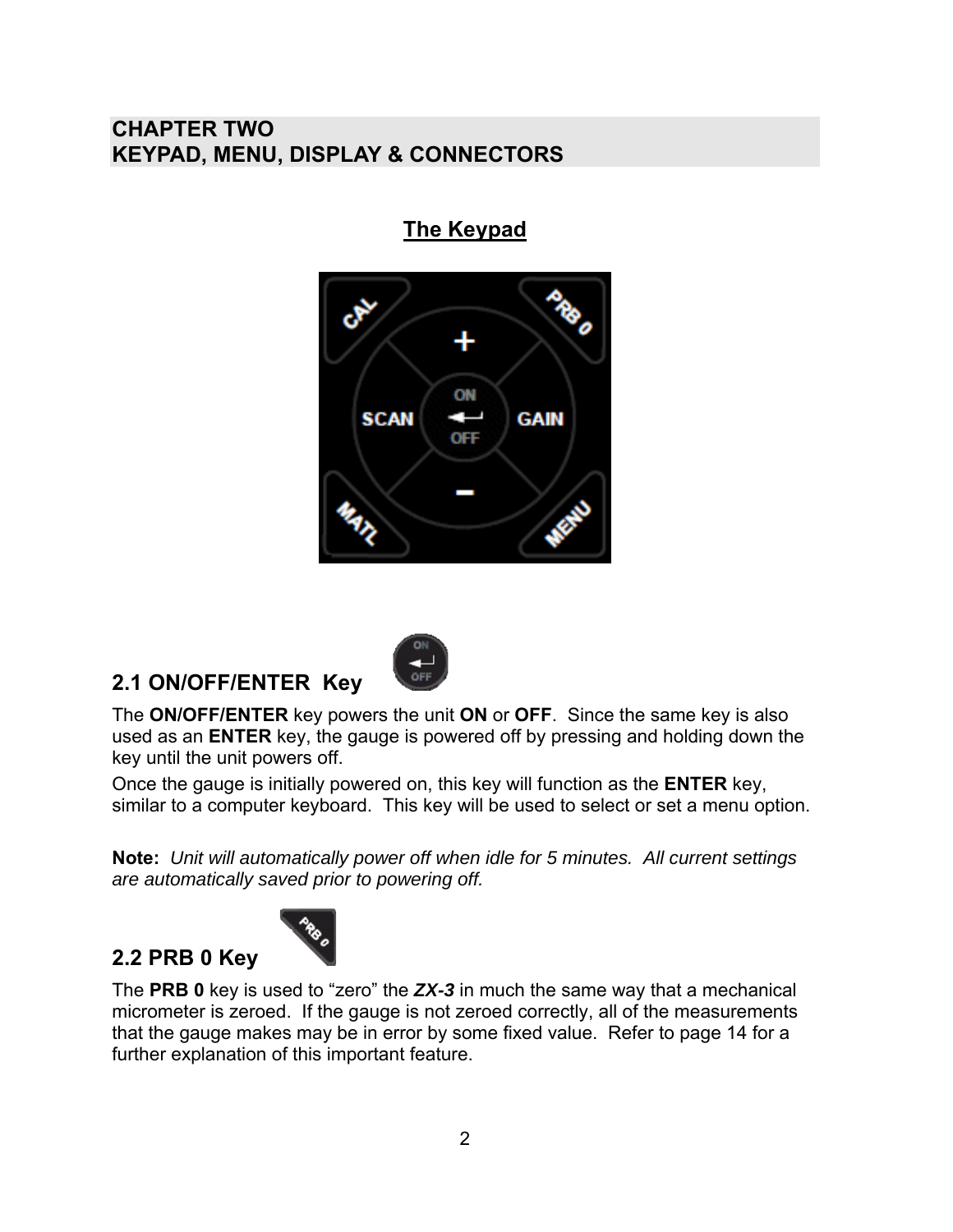

The **CAL** key is used to enter and exit the *ZX-3*'s calibration mode. This mode is used to adjust the sound velocity value that the *ZX-3* will use when calculating thickness. The tool will either calculate the sound-velocity from a sample of the material being measured, or allow a known velocity value to be entered directly. This provides increased linearity between transducers. Refer to page 16 for an explanation on the various calibration options.



## **2.4 GAIN Key**

**2.3 CAL Key** 

The *ZX-3* has an adjustable gain feature for additional versatility to control the overall output of the gauge, to compensate for various materials and applications. There are five gain settings **(VLOW, LOW, MED, HIGH, VHI)**. The gain range is 40dB – 52dB in 3dB increments. Refer to page 23 for details regarding the gain feature.



## **2.5 SCAN Key**

The *ZX-3* offers a high speed scan feature. This feature allows for scanning larger areas on a given test material, while still offering reasonable representation of thickness over the area scanned. Refer to page 24 for an explanation on the scan feature.

## **2.6 +/- Increment/Decrement Key's**



The **+/-** Keys are used to increment/decrement values, navigate menus, and select menu options.

## **2.7 MATL Key**



The **MATL** Key is used to select a common basic material type from a short list of 9 materials and 2 programmable custom materials for calibration. Refer to page 16 for an explanation on selecting a basic material type.



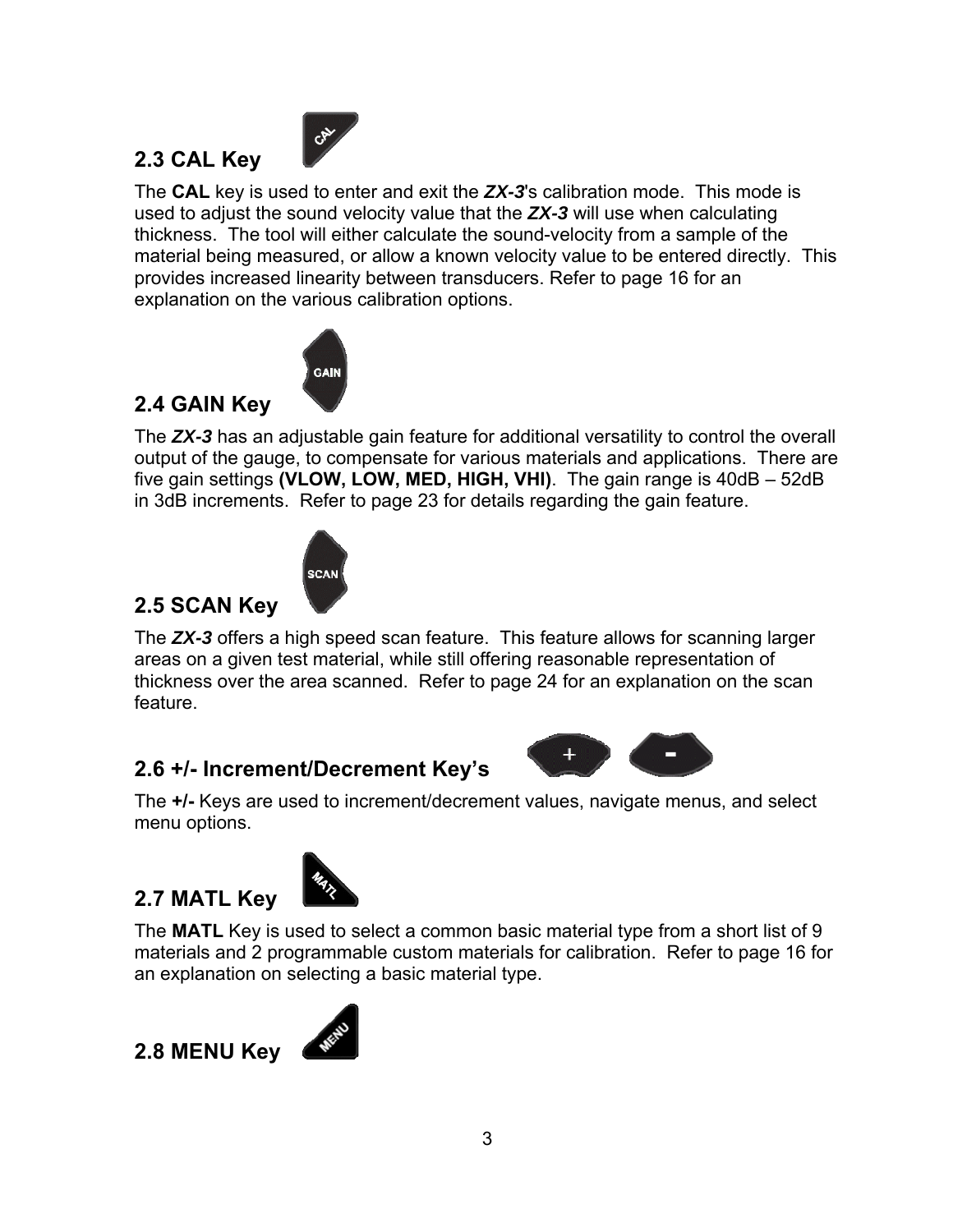The **MENU** key is used to access and set all of the additional features of the *ZX-3* that are not at the top level of the keypad with a dedicated key. The features and setting are outlined in the table below:

#### **Menu Feature Items:**

| Unit<br>Lite         | Probe<br>Zero  |
|----------------------|----------------|
| English<br>On        | .187<br>Manual |
| Off<br><b>Metric</b> | Auto<br>.250   |
| <b>Options</b>       | .500           |
| Lo                   |                |
| Med                  |                |
| High                 |                |
|                      |                |
|                      |                |
|                      |                |
|                      |                |
|                      |                |

Here's a quick overview of navigating through the various features in **MENU**:

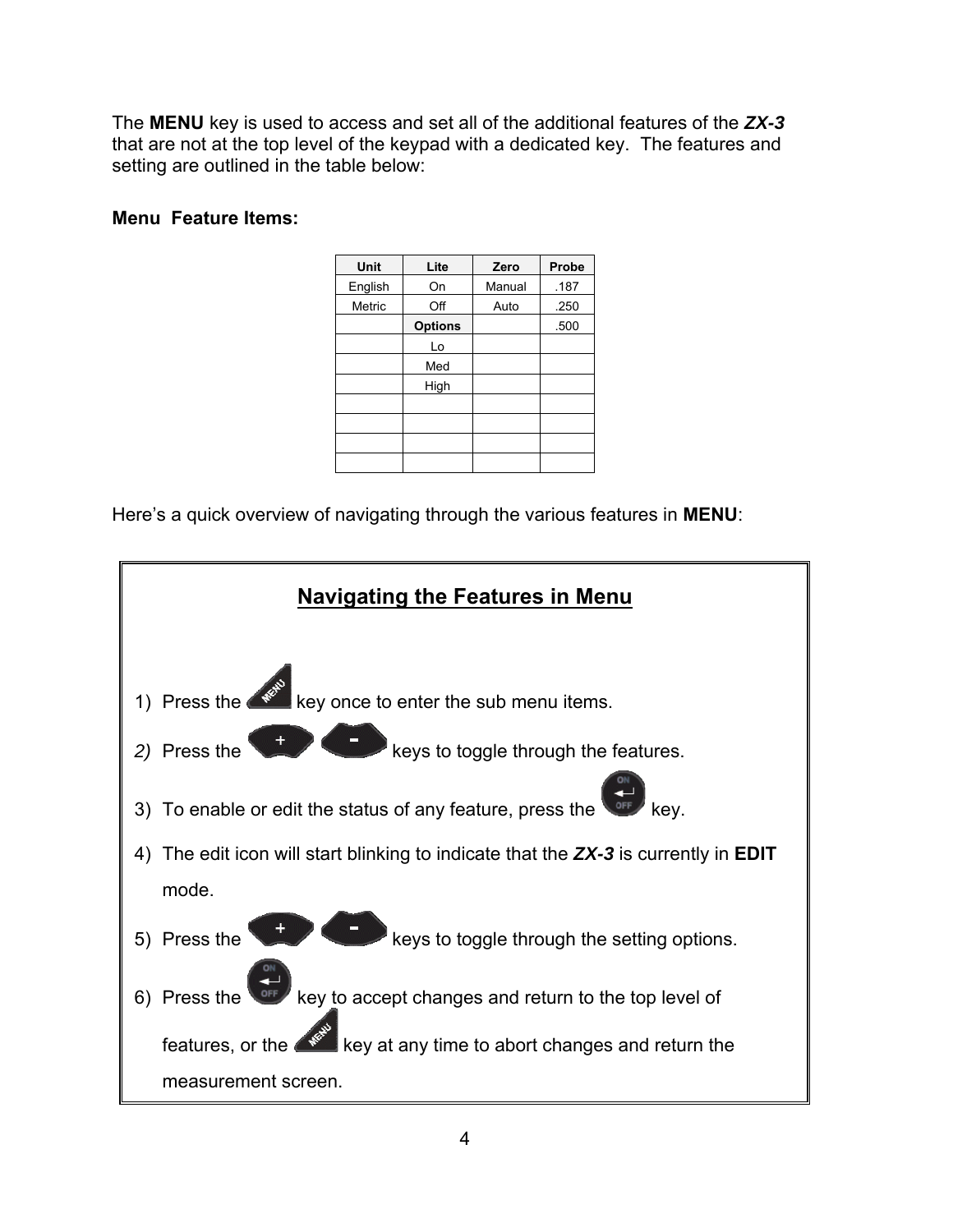### **2.9 The Display**



The *ZX-3* uses a custom glass LCD backlit low temperature display for use in a variety of climate conditions. It contains graphic icons, as well as both 7 and 14 segment display areas. Let's take a closer look and what all these things are telling us:

**Note:** *This display is used for multiple gauge models in the ZX & PZX series. As a result, some of the icons and segments that are illuminated during boot up, may not be applicable to your specific model, and will never be illuminated during operation. The icons and segments that will be used with the ZX-3 are shown in the diagram above.*

- **A. Edit:** This icon will be displayed, and blinking, to let a user know when they are in an edit mode to change a value or setting.
- **B. Large 7 segment:** The thickness measurement, velocity or alpha message will be displayed in this area.
- **C. Measurement Modes:** This icon indicates the measurement mode. The *ZX-3* operates exclusively in pulse-echo (P-E) mode only.
- **D. Stability/Repeatability Indicator:** This is used in conjunction with the thickness measurement as a reference for the validity of the measurement. The *ZX-3* takes multiple measurements per second, and when all the vertical bars are illuminated, it's a reference that the same thickness value is reliably being measured multiple times per second.
- **E. Battery:** Indicates the amount of battery life the *ZX-3* has remaining.
- **F. Backlight:** When this icon is illuminated, it indicates the backlight is on.
- **G. Small 7 Segment:** The material velocity, speed the sound wave travels through a given medium/material, is displayed in this area, informing the user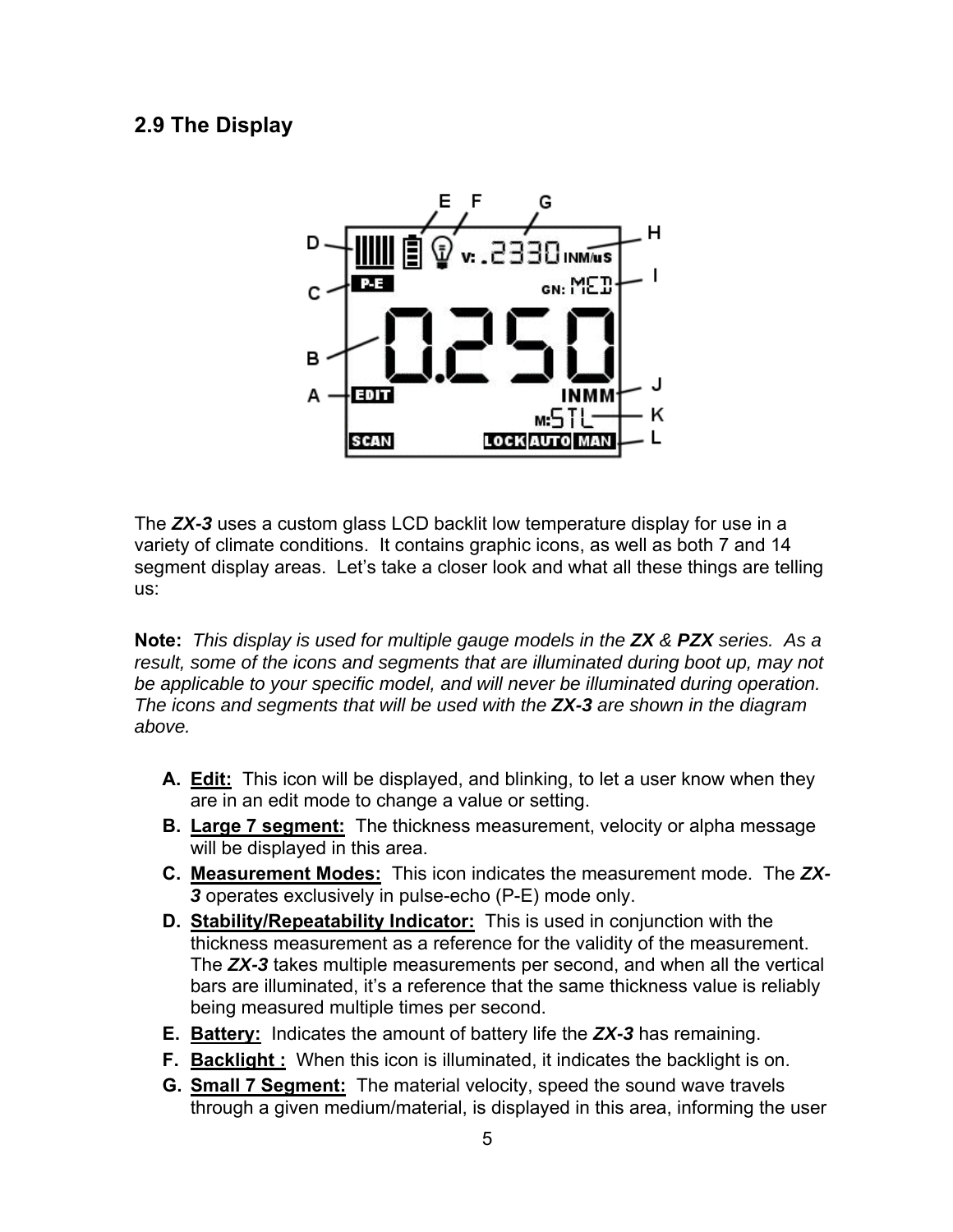what material the *ZX-3* is currently calibrated too. This area is also used for alpha messages in the menu and edit modes.

- **H. Units:** This combination of icons are illuminated in different sequences to inform the user what measurement units are currently being displayed in the small 7 segment area.
- **I. Small 14 Segment:** Displays the current gain setting of the *ZX-3*. MED is the default, with the options of VLOW, LOW, MED, HIGH, VHI (40dB to 52db gain range with MED at 46dB).
- **J. Units:** This combination of icons are illuminated in different sequences to inform the user what measurement units are currently being displayed in the large 7 segment area.
- **K. Small 14 Segment:** The material type is displayed in this area. If it is set to a value of one of the materials in our material list, it will be displayed in alpha characters indicating the material type. Otherwise it will be set to CUST, indicating custom material type.
- **L. Features:** The icons illuminated in this row across the bottom of the LCD display which features are currently enabled. For a complete list of the menu features in the *ZX-3*, Refer to page 3 for a list. The *ZX-3* can be locked once calibrated, to avoid accidently changing the calibration. When this icon is illuminated, the *ZX-3* is in lock mode. Refer to page 28 for an explanation on locking the *ZX-3*.

### **2.10 The Transducer**



The Transducer is the "business end" of the *ZX-3*. It transmits and receives ultrasonic sound waves that the *ZX-3* uses to calculate the thickness of the material being measured. The transducer connects to the *ZX-3* via the attached cable, and two coaxial connectors. When using transducers manufactured by Dakota Ultrasonics, the orientation of the dual coaxial connectors is not critical: either plug may be fitted to either socket in the *ZX-3*.

The transducer must be used correctly in order for the *ZX-3* to produce accurate, reliable measurements. Below is a short description of the transducer, followed by instructions for its use.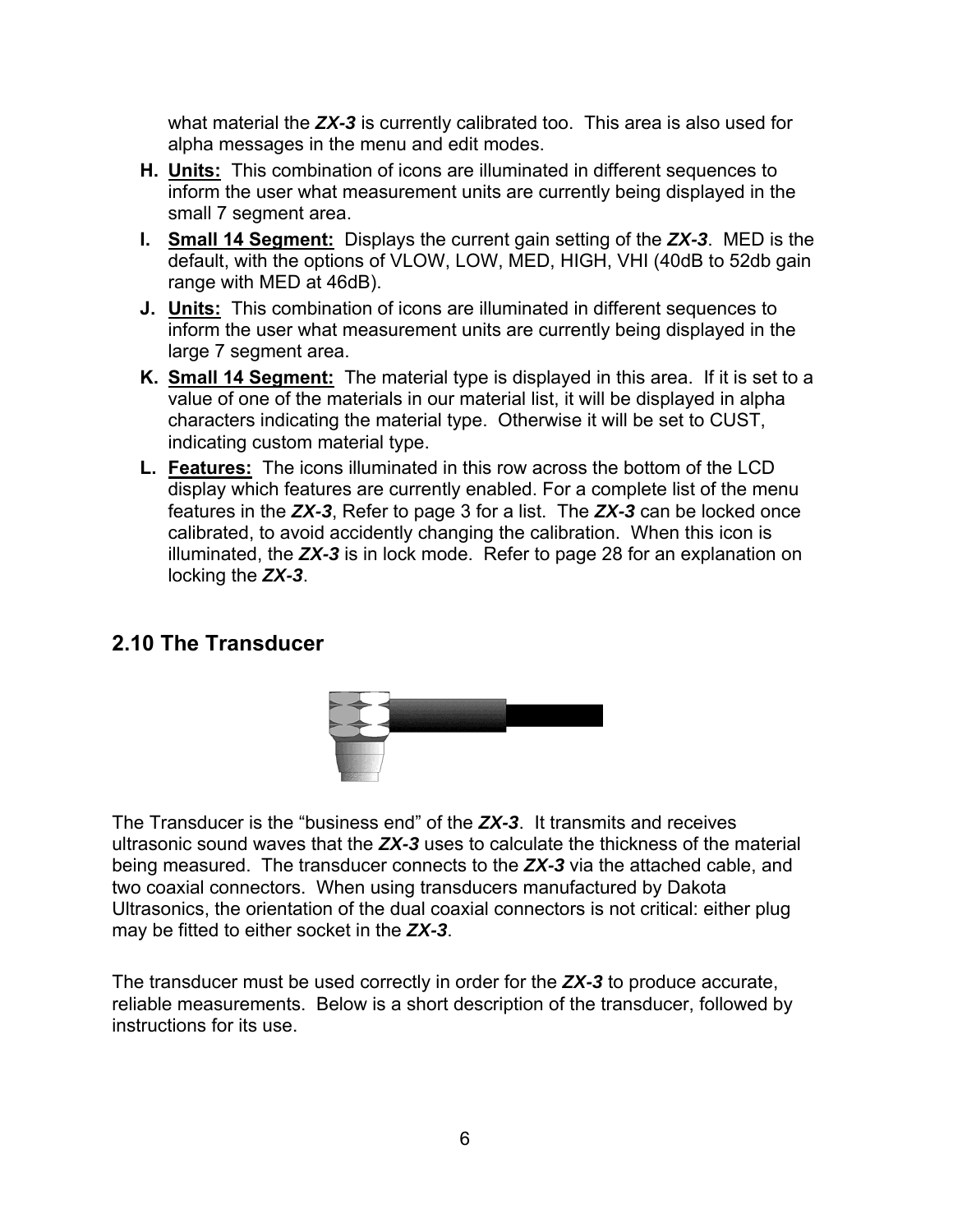

This is a bottom view of a typical transducer. The two semicircles of the wear face are visible, as is the barrier separating them. One of the semicircles is responsible for conducting ultrasonic sound into the material being measured, and the other semicircle is responsible for conducting the echoed sound back into the transducer. When the transducer is placed against the material being measured, it is the area directly beneath the center of the wear face that is being measured.



This is a top view of a typical transducer. Press against the top with the thumb or index finger to hold the transducer in place. Moderate pressure is sufficient, as it is only necessary to keep the transducer stationary, and the wear face seated flat against the surface of the material being measured.

### **Measuring**

In order for the transducer to do its job, there must be no air gaps between the wearface and the surface of the material being measured. This is accomplished with the use of a "coupling" fluid, commonly called "couplant". This fluid serves to "couple", or transfer, the ultrasonic sound waves from the transducer, into the material, and back again. Before attempting to make a measurement, a small amount of couplant should be applied to the surface of the material being measured. Typically, a single droplet of couplant is sufficient.

After applying couplant, press the transducer (wear face down) firmly against the area to be measured. The Stability Indicator should have six or seven bars darkened, and a number should appear in the display. If the *ZX-3* has been properly "zeroed" (see page 14) and set to the correct sound velocity (see page 16), the number in the display will indicate the actual thickness of the material directly beneath the transducer.

If the Stability Indicator has fewer than five bars darkened, or the numbers on the display seem erratic, first check to make sure that there is an adequate film of couplant beneath the transducer, and that the transducer is seated flat against the material. If the condition persists, it may be necessary to select a different transducer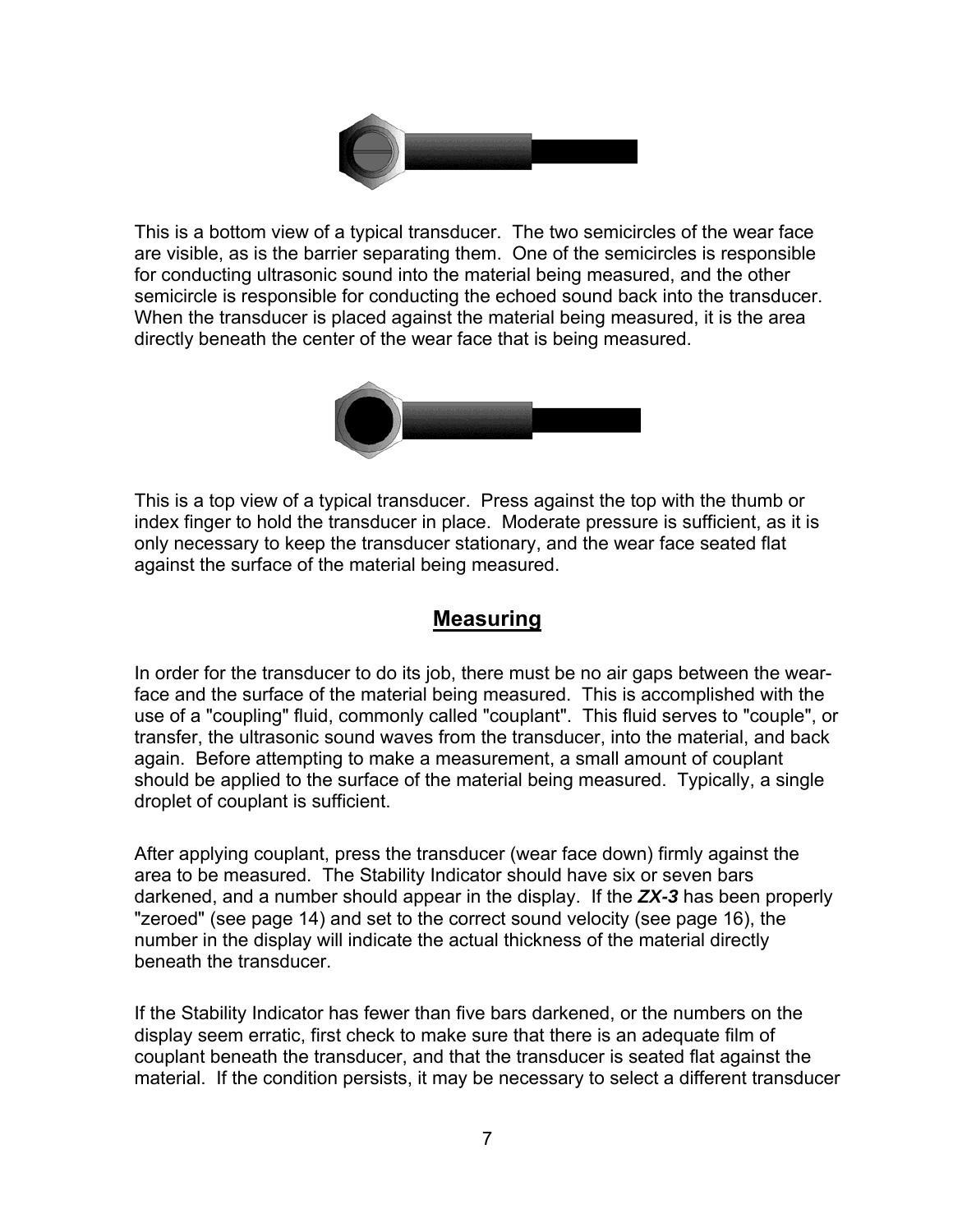(size or frequency) for the material being measured. See page 12 for information on transducer selection.

While the transducer is in contact with the material that is being measured, the *ZX-3* will perform four measurements every second, updating its display as it does so. When the transducer is removed from the surface, the display will hold the last measurement made.

# **2.11 Top End Cap**



Top End Cap

The top end cap is where all connections are made to the *ZX-3*. The diagram above shows the layout and description of the connectors:

### **Transducer Connectors**

Refer to Diagram: The transducer connectors and battery cover/probe zero disk are located on the *ZX-3's* top end cap. The transducer connectors are of type Lemo "00".

**Note:** *There is no polarity associated with connecting the transducer to the ZX-3, it can be plugged into the gauge in either direction.*

### **Probe Zero Disk & Battery Cover**

**Refer to Diagram:** The Battery cover is the large round disk shown in the diagram.

**Note:** *This same disk is also used as a probe zero reference disk. Simply remove the cover when replacing the batteries (2 AA cells). When performing a manual probe zero function, simply place the transducer on disk making firm contact. Important: Be sure the battery polarity is correct, which can be found on the back label of the ZX-3.*

**Note:** *Rechargeable batteries can be used, however they must be recharged outside of the unit in a standalone battery charger.*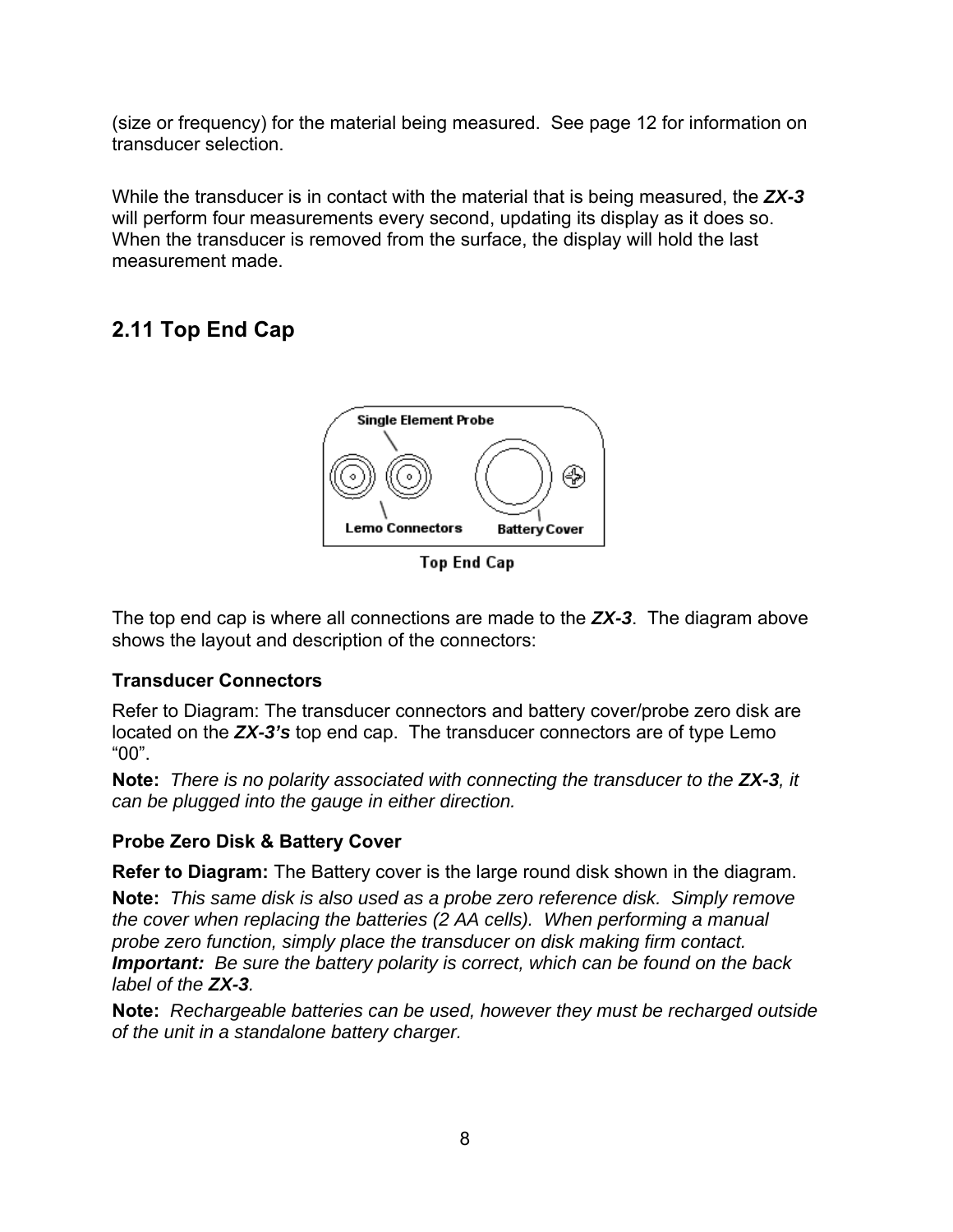## **CHAPTER THREE PRINCIPALS OF ULTRASONIC MEASUREMENT**

### **3.1 Time versus thickness relationship**

Ultrasonic thickness measurements depend on measuring the length of time it takes for sound to travel through the material being tested. The ratio of the thickness versus the time is known as the sound velocity. In order to make accurate measurements, a sound velocity must be determined and entered into the instrument.

The accuracy of a thickness measurement therefore depends on having a consistent sound velocity. Some materials are not as consistent as others and accuracy will be marginal. For example, some cast materials are very granular and porous and as a result have inconsistent sound velocities.

While there are many different ultrasonic techniques to measure thickness, which will be discussed below, all of them rely on using the sound velocity to convert from time to thickness.

## **3.2 Suitability of materials**

Ultrasonic thickness measurements rely on passing a sound wave through the material being measured. Not all materials are good at transmitting sound. Ultrasonic thickness measurement is practical in a wide variety of materials including metals, plastics, and glass. Materials that are difficult include some cast materials, concrete, wood, fiberglass, and some rubber.

### **3.3 Range of measurement and accuracy**

The overall measurement capabilities, based on the wide variety of materials, is determined by the consistency of the material being measured

The range of thickness that can be measured ultrasonically depends on the material type and surface, as well as the technique being used and the type of transducer. The range will vary depending on the type of material being measured.

Accuracy, is determined by how consistent the sound velocity is through the sound path being measured, and is a function of the overall thickness of the material. For example, the velocity in steel is typically within 0.5% while the velocity in cast iron can vary by 4%.

## **3.4 Couplant**

All ultrasonic applications require some medium to couple the sound from the transducer to the test piece. Typically a high viscosity liquid is used as the medium. The sound frequencies used in ultrasonic thickness measurement do not travel through air efficiently. By using a liquid couplant between the transducer and test piece the amount of ultrasound entering the test piece is much greater.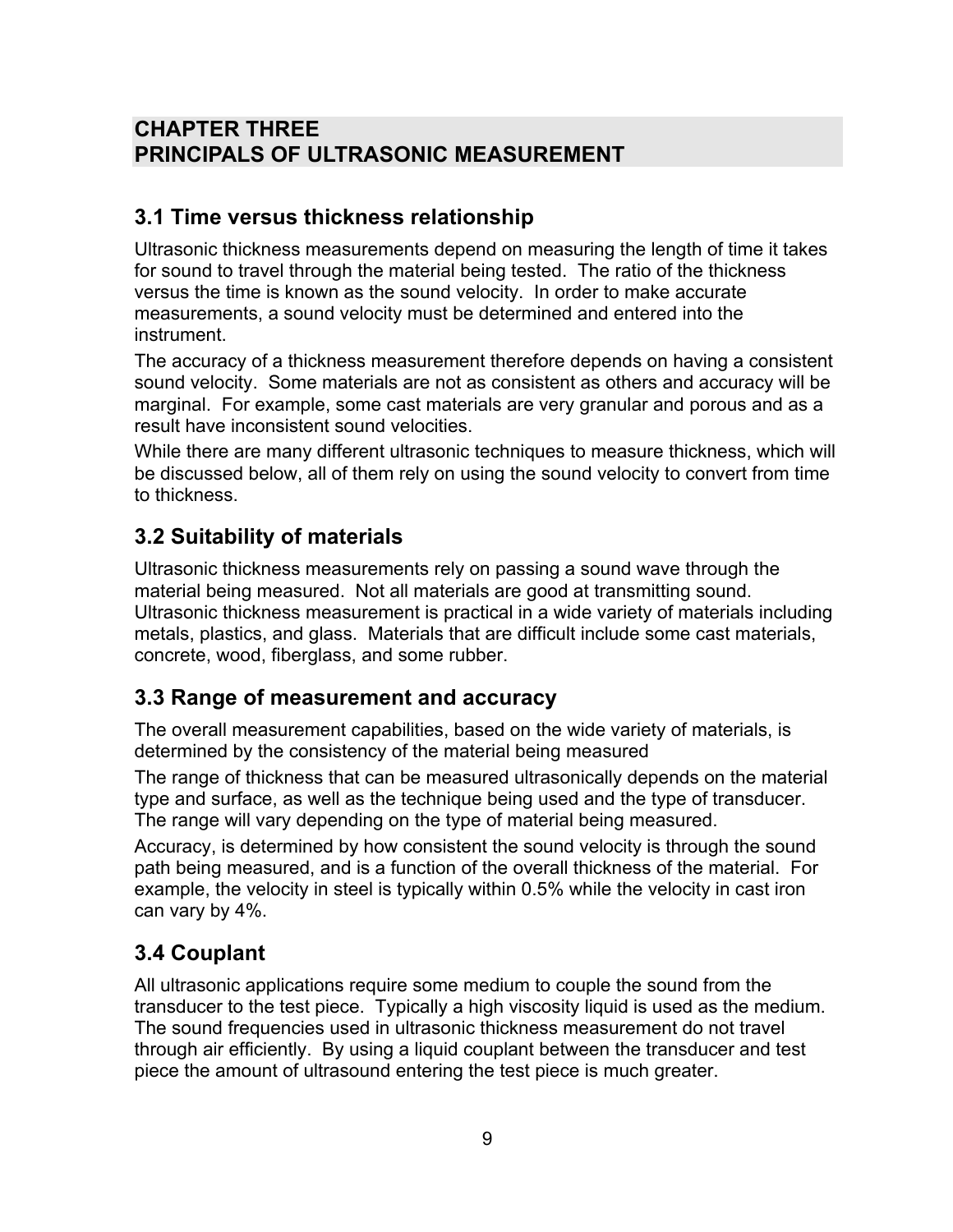### **3.5 Temperature**

Temperature has an effect on sound velocity. The higher the temperature, the slower sound travels in a material. High temperatures can also damage transducers and present a problem for various liquid couplants.

Since the sound velocity varies with temperature it is important to calibrate at the same temperature as the material being measured.

### **Normal temperature range**

Most standard transducers will operate from  $0^{\circ}$ F to 250 $^{\circ}$ F.

### **High temperature measurements**

Special transducers and couplants are available for temperatures above  $250^{\circ}$ F up to 1000°F with intermittent contact. It is necessary to cool the transducer by submerging it in water between measurements.

### **Modes and temperature errors**

In addition to errors caused by velocity changing with temperature, some modes (measurement techniques) are affected more than others. For example, dual element pulse-echo mode has larger errors due to changes in the temperature of the transducer. However, multi-echo techniques offer temperature compensation help to minimize these errors.

## *3.6* **Measurement Modes**

This section will cover the different measurements modes of the *ZX-3*, the transducers required, and the reasons for using specific modes:

### **Pulse-Echo (P-E) Mode:**

Pulse-echo mode measures from the initial pulse (sometimes referred to as an artificial zero) to the first echo (reflection). In this mode, either an automatic or manual zero can be performed depending on the zero probe setting. If the manual mode has been selected, the transducer is placed on the reference disk located on top of the *ZX-3*, and the **PRB 0** key pressed to establish a zero point for the transducer connected. If the Auto Zero feature is enabled, simply pressing the PRB 0 key will perform an electronic zero to establish the same zero point.

In pulse-echo mode, errors can result from surface coatings and temperature variations. Since pulse-echo only requires one reflection, it is the most sensitive mode for measuring flaw/defects when measuring heavily corroded metals.

### **V-Path Correction**

Dual element delay line transducers have two piezoelectric elements focused towards one another at a slight angle, mounted on a delay line. One element is used for transmitting sound, while the other element receives the sound reflection. The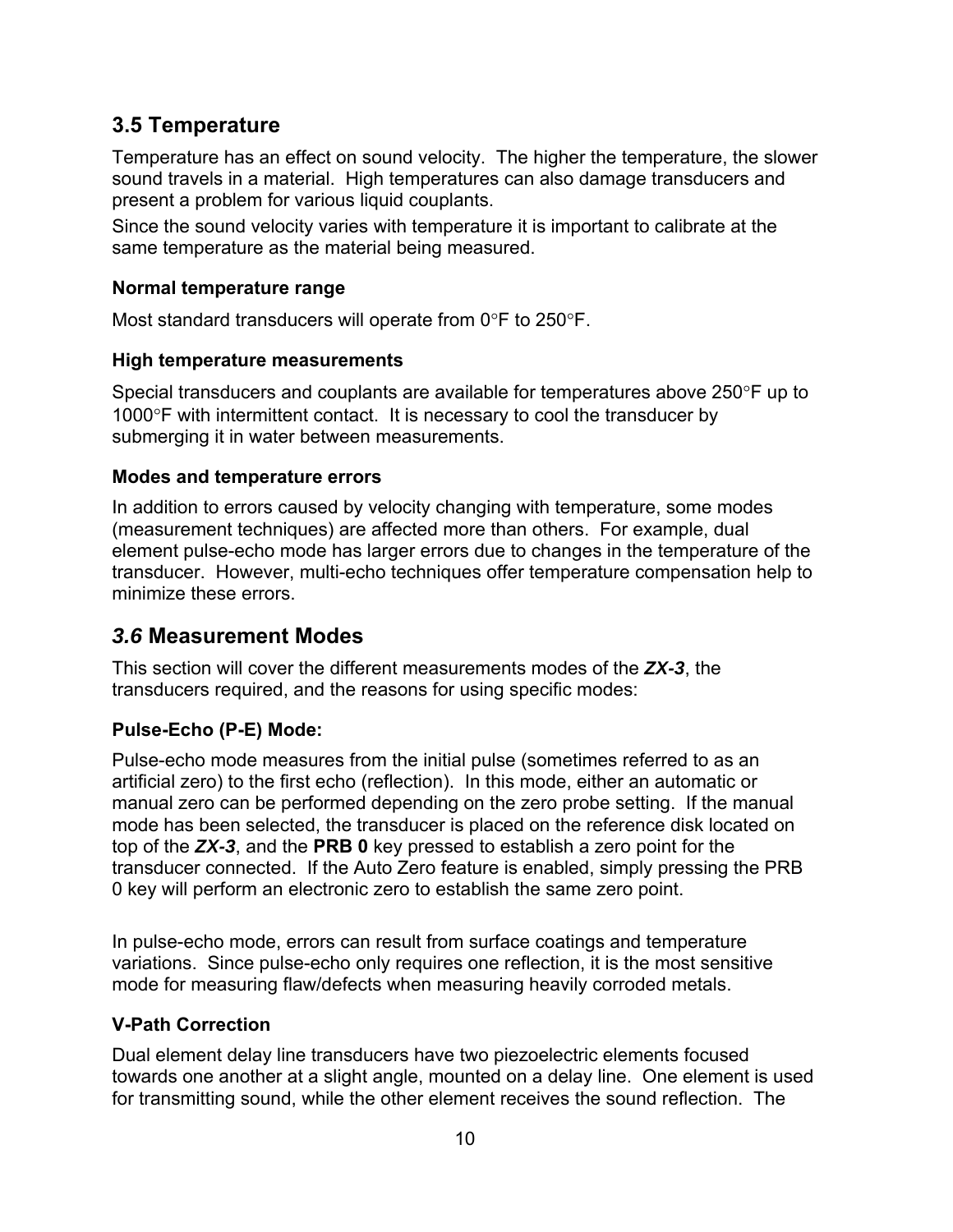two elements and their delay lines are packaged in a single housing but acoustically isolated from each other with an insulated sound barrier. This allows the transducer the ability to achieve very high sensitivity for detecting small defects. Also, the surface of the test material does not have to be as flat in order to obtain good measurements.

Dual element transducers are normally used in pulse-echo mode for finding defects, and in echo-echo mode for through coating measurements.

Dual element delay line transducers are have a usable range of 0.025" and up, depending on the material, frequency, and diameter.

A limitation of dual element delay-line transducers is the V shaped sound path. Because the sound travels from one element to another, the time versus thickness relationship is non-linear. Therefore, a correction table in the instruments software is used to compensate for this error.



#### **Searching for small defects**

Dual element delay line transducers are especially useful in searching for small defects. In pulse-echo mode with high amplifier gain, very small defects can be located. As a result, this configuration is commonly used for corrosion inspections. The dual element style transducer will find wall deterioration, pits, cracks, and any porosity pockets during tank and pipeline inspections.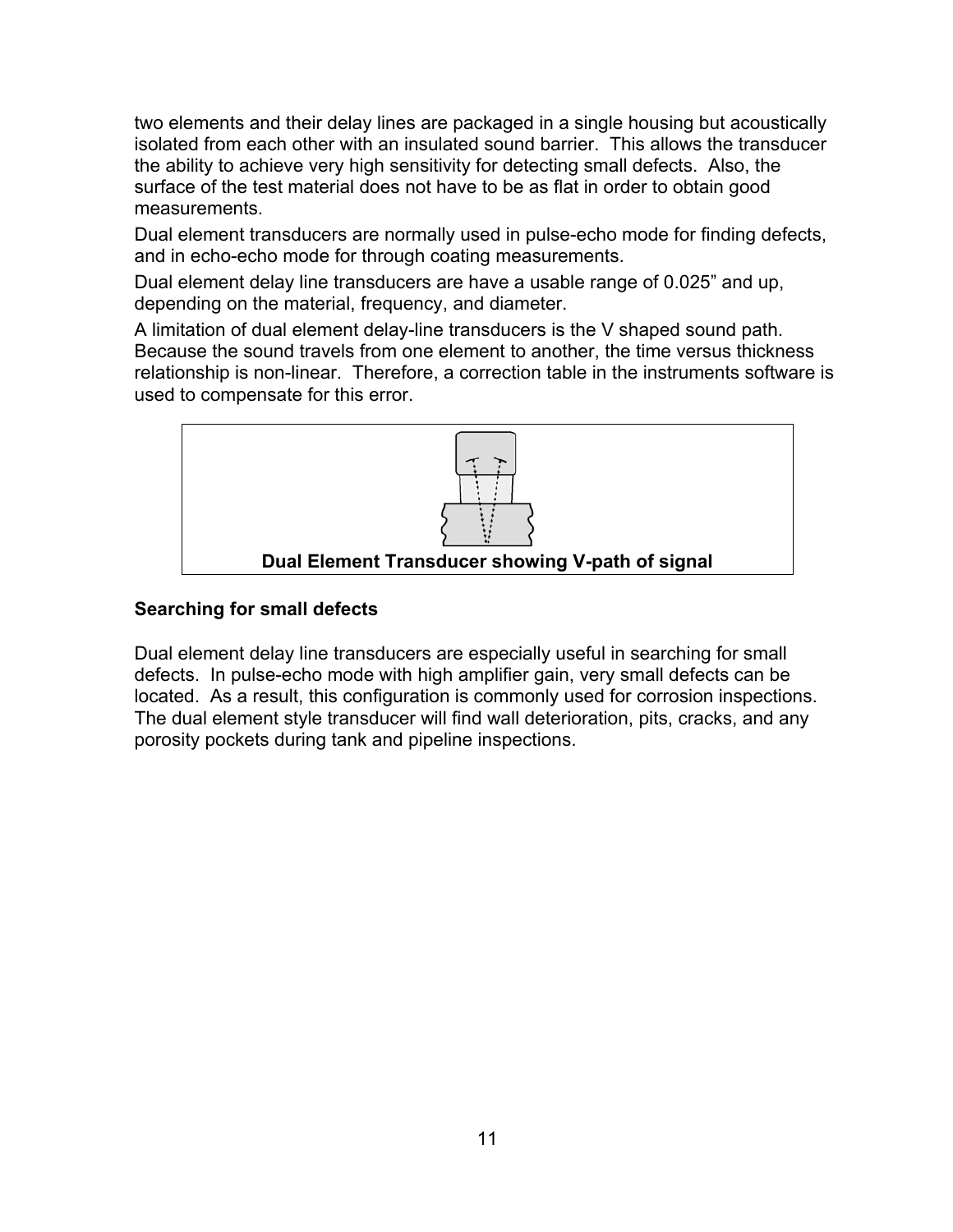## **CHAPTER FOUR SELECTING THE MEASUREMENT MODE**

## **4.1 Which mode & transducer do I use for my application?**

### **High penetration plastics and castings**

The most common mode for these types of applications is pulse-echo. Cast iron applications require 1 - 5MHz frequencies, and cast aluminum requires a 7 - 10MHz frequency depending on the thickness. Plastics typically require lower frequencies depending on the thickness and make-up of the material as well. Larger diameters offer greater penetration power based on the size of the crystal.

#### **Corrosion & Pit Detection in steel and cast materials**

Pulse-echo mode is commonly used for locating pits and defects. Typically a 5MHz transducer, or higher, will be used for these types of applications. Use low frequencies for greater penetration and use higher frequencies for better resolution.

### **Measuring Material & Coatings**

The pulse-echo coating mode should be used when both material and coating thickness are required, while still requiring the ability to detect flaws and pits. A special coating style transducer is required for use in this mode. There are a variety of coating transducers in various frequencies available from Dakota.

### **Thru Paint & Coatings**

Often times, users will be faced with applications where the material will be coated with paint or some other type of epoxy material. Since the velocity of the coating is approximately 3 times slower than that of steel, pulse-echo mode will result in an error if the coating or paint is not completely removed.

#### **Thin materials**

Pulse echo mode and a high frequency transducer is commonly used for these types of applications. The most common transducers are the 7.5MHz and 10MHz models with extra resolution. The higher frequencies provide greater resolution and a lower minimum thickness rating overall.

#### **High temperature**

Special 5 MHz High temperature transducers are available for these types of applications. Both pulse-echo and echo-echo modes will also work for these applications. However, echo-echo mode will eliminate error caused by temperature variations in the transducer.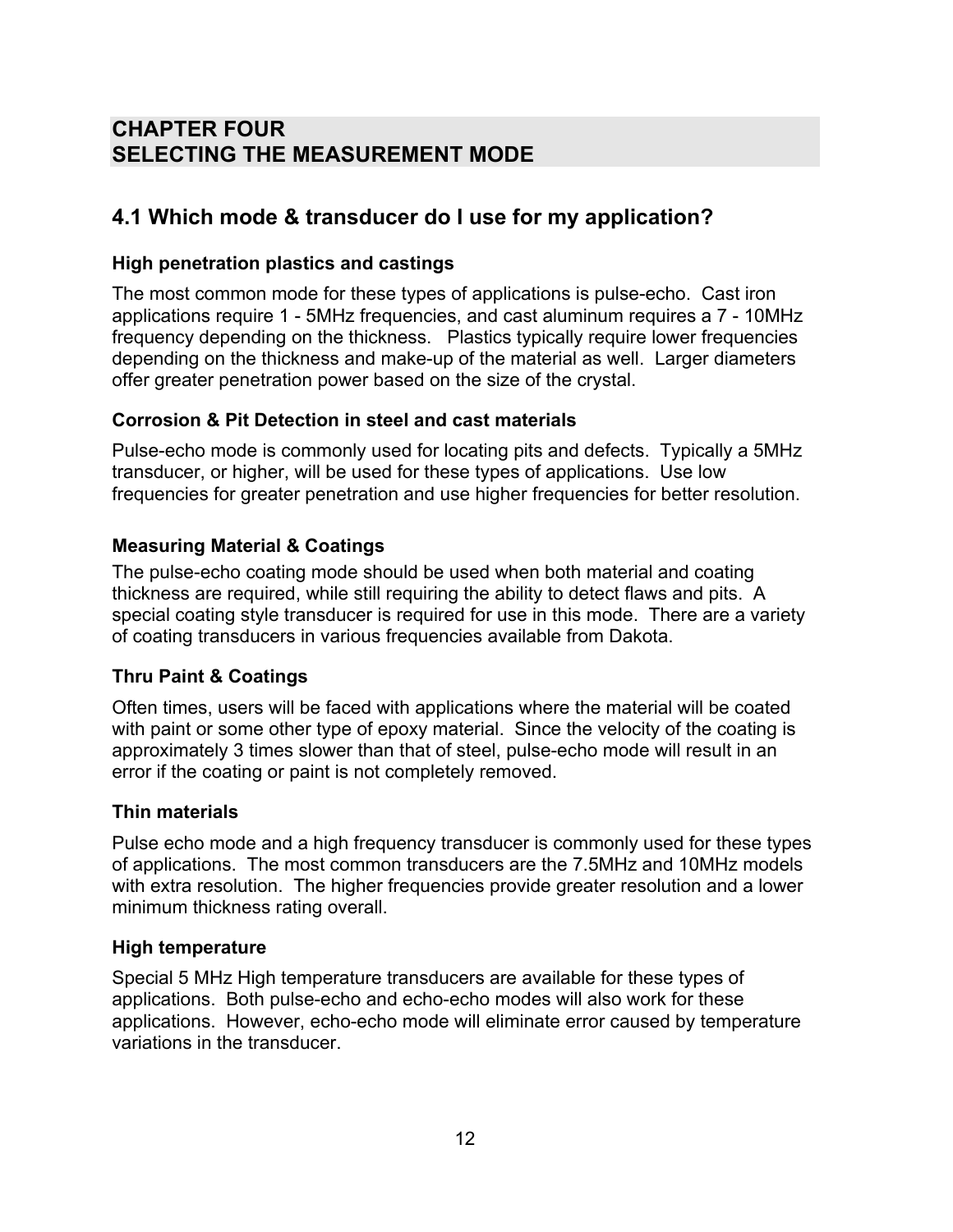### **Noisy Material**

Materials such as titanium, stainless steel, and aluminum may have inherent surface noise issues or mirroring effect. Higher frequency transducers 7 – 10MHz offer improved resolution to avoid erroneous measurements.

#### **Restricted access**

Measuring materials with extreme curvatures or restricted access are best suited for higher frequencies and smaller diameter transducers.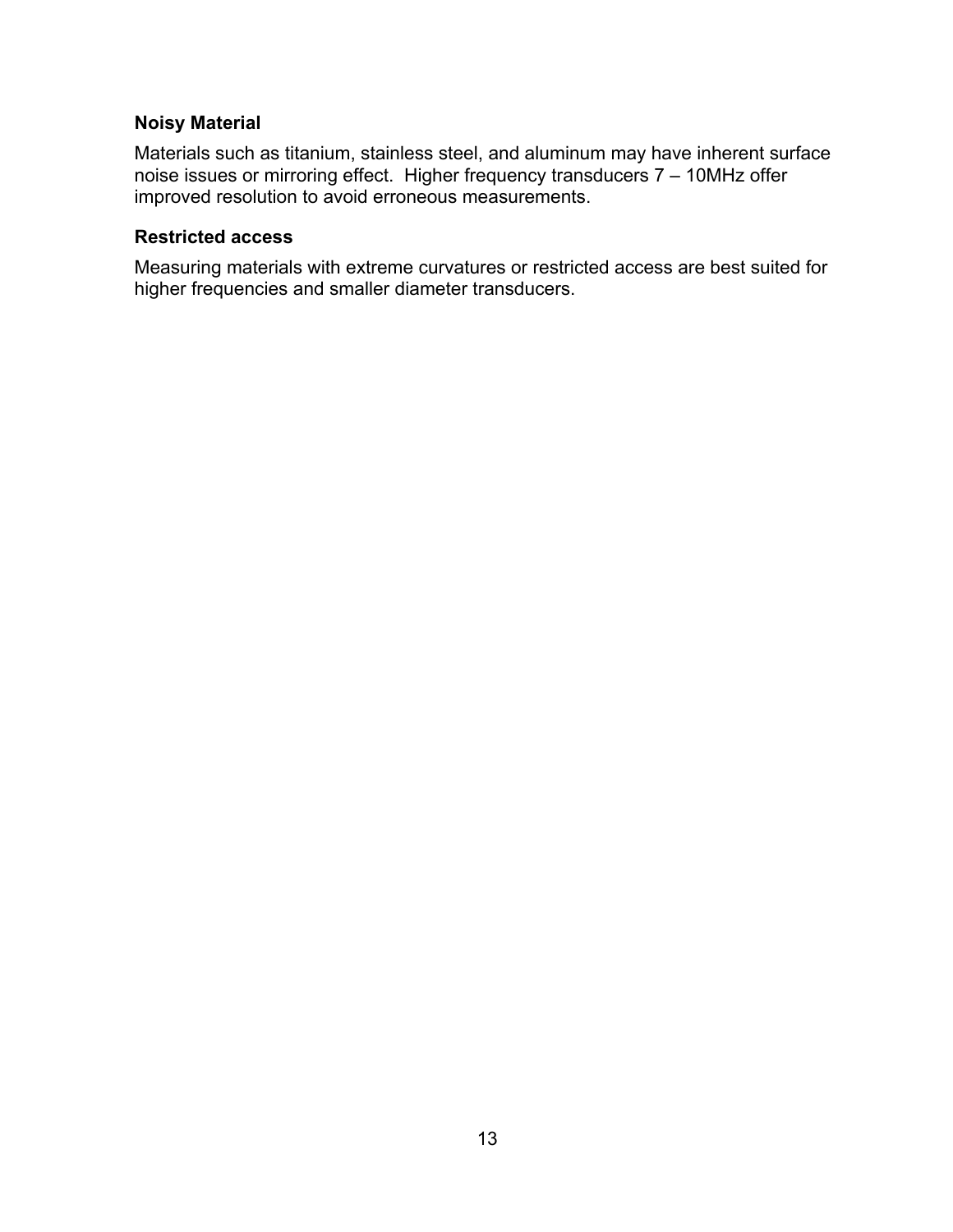### **CHAPTER FIVE MAKING MEASUREMENTS**

The steps involved in making measurements are detailed in this section. The following sections outline how to setup and prepare your *ZX-3* for field use.

An automatic or manual zero must always be performed. The auto zero is an 'off block' electronic zero that does not require a zero reference standard. This will most always be the zero option of choice, as it makes the zeroing process very easy and convenient to perform. However, the manual zero option offers better accuracy in terms of a reference point. If the manual zero option is enabled, the probe zero must be measured on the reference disk (battery disk) attached to the top of the instrument. The zero compensates for variations in the transducer. In either mode the sound velocity must be determined, and is used to convert the transit time to a physical length. The sound velocity can be selected from a material chart in the manual, selected from a short list of common materials in the *ZX-3*, or for greater precision determined from a sample of the test material that has been mechanically measured. To enter the velocity from a table, look up the material on the chart in the appendix of this manual and refer to the section below on Calibration to a Known Velocity. To determine the velocity of a single sample, refer to the Material Calibration section on page 16.

When measuring curved materials, it's more accurate to calibrate from two test points, one at the minimum limit of the target thickness and one at the maximum limit. In this case the reference disk mounted to the *ZX-3* is not used. This is called twopoint calibration and is described on page 19.

### **5.1 Probe zero**

Setting the zero point of the *ZX-3* is important for the same reason that setting the zero on a mechanical micrometer is important. It must be done prior to calibration, and should be done throughout the day to account for any temperature changes in the probe. If the *ZX-3* is not zeroed correctly, all the measurements taken may be in error by some fixed value. The zero can only be performed with the measurement mode set to pulse-echo (P-E). Therefore, if the *ZX-3* is to use the echo-echo (E-E) measurement mode and a manual zero is being performed, the *ZX-3* will argue by briefly displaying the message "NO PRB0".

**Important note:** *The internal zero setting of the ZX-3, used for the auto zero mode, can be reset at anytime by performing a "manual zero", and immediately followed by performing an "auto zero".*

The *ZX-3* is equipped with two zero options:

1) **Off Block Zero (Automatic Probe Zero)** – When this feature is enabled the **ZX-3** will do an electronic zero automatically, eliminating the need for a zero disk or reference standard.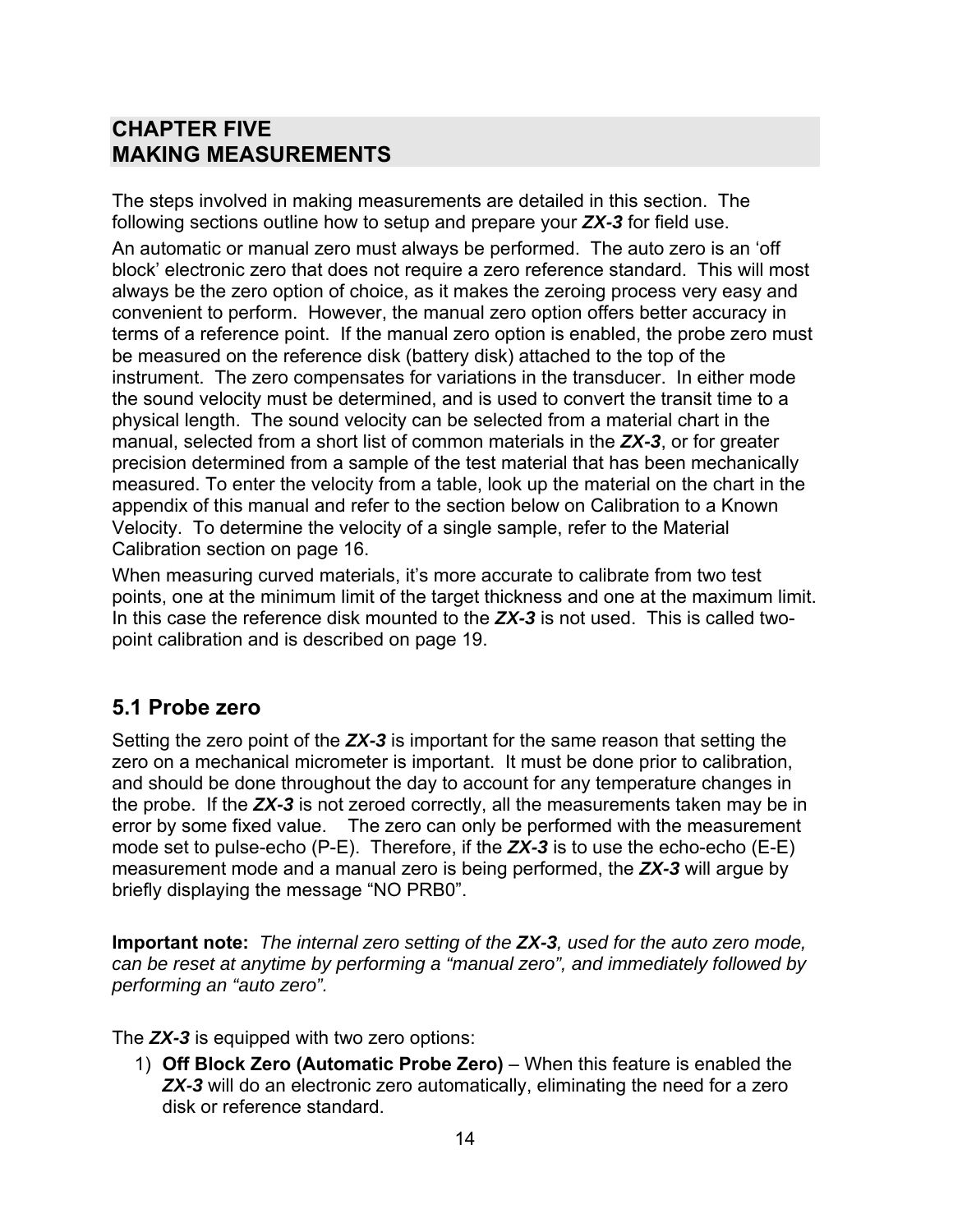2) **On Block Zero (Manual Probe Zero)** – When this feature is enabled the transducer must be placed on the probe zero disk (battery cover) located on the top of the unit.

Both zero procedures are outlined as follows:



# **Performing a Manual Probe Zero (On Block)**

**Note:** *When the zero probe option is set to manual, the probe zero disk (battery cap) located on the top of the gauge will be used as a zero standard.*

- 1) Apply a drop of couplant on the transducer and place the transducer in steady contact with the disk (battery cover) located at the top of the unit to obtain a measurement.
- 2) Be sure all six repeatability/stability bars in the top left corner of the display are fully illuminated and stable, and last digit of the measurement is toggling only +/- .001" (.01mm).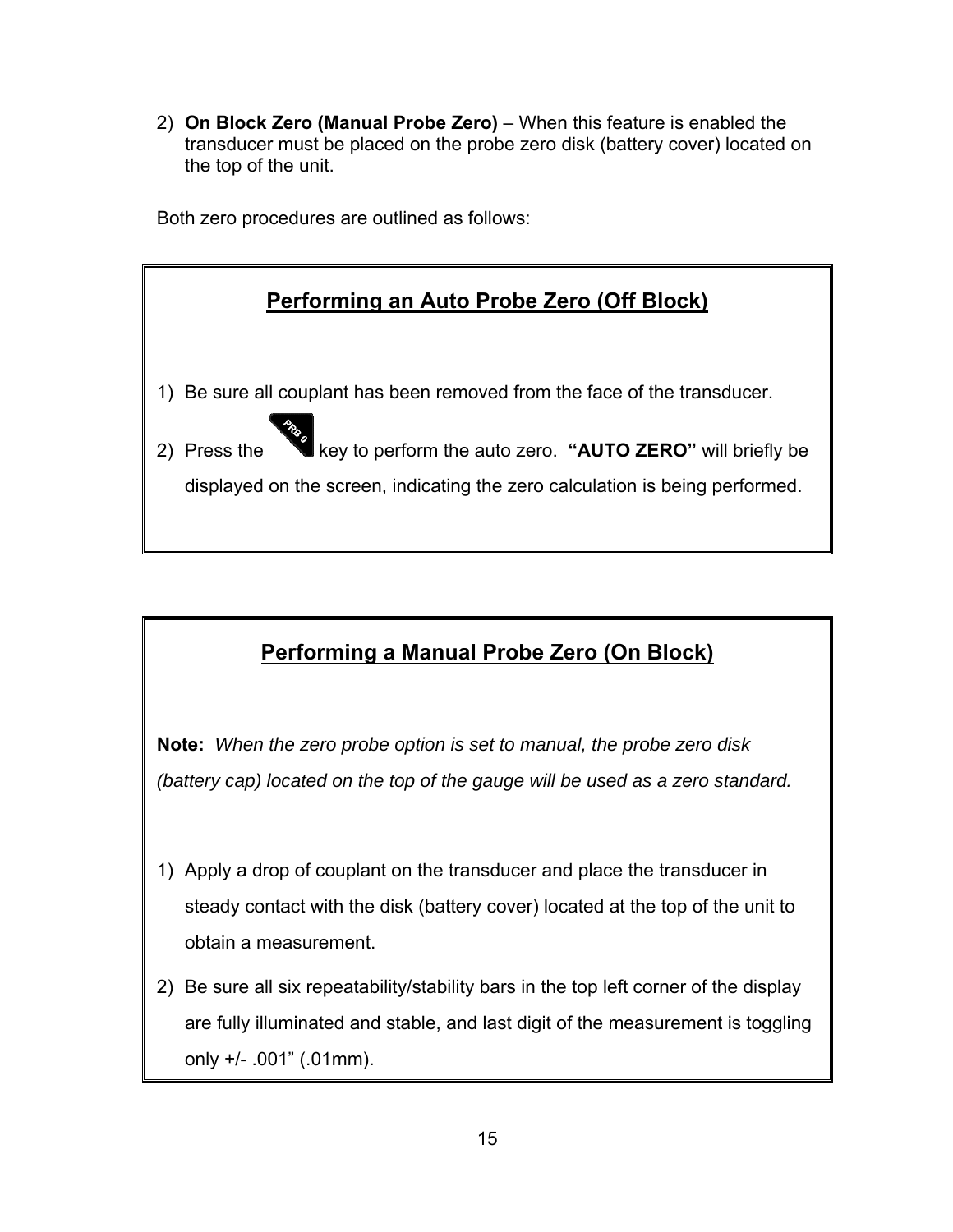

## **5.2 Material Calibration**

In order for the *ZX-3* to make accurate measurements, it must be set to the correct sound velocity of the material being measured. Different types of materials have different inherent sound velocities. For example, the velocity of sound through steel is about 0.233 inches per microsecond, versus that of aluminum, which is about 0.248 inches per microsecond. If the gauge is not set to the correct sound velocity, all of the measurements the gauge makes will be erroneous by some amount.

The **One Point** calibration is the simplest and most commonly used calibration method - optimizing linearity over large ranges. The **Two Point** calibration allows for greater accuracy over small ranges by calculating both the probe zero, as well as the material velocity. The *ZX-3* provides three simple methods for setting the soundvelocity outlined below:

## **Known Velocity**

If the material velocity is known, it can be manually entered into the *ZX-3*, rather than have the *ZX-3* calculate the velocity value using a known thickness of the same material type. The steps for entering the velocity are outlined below:

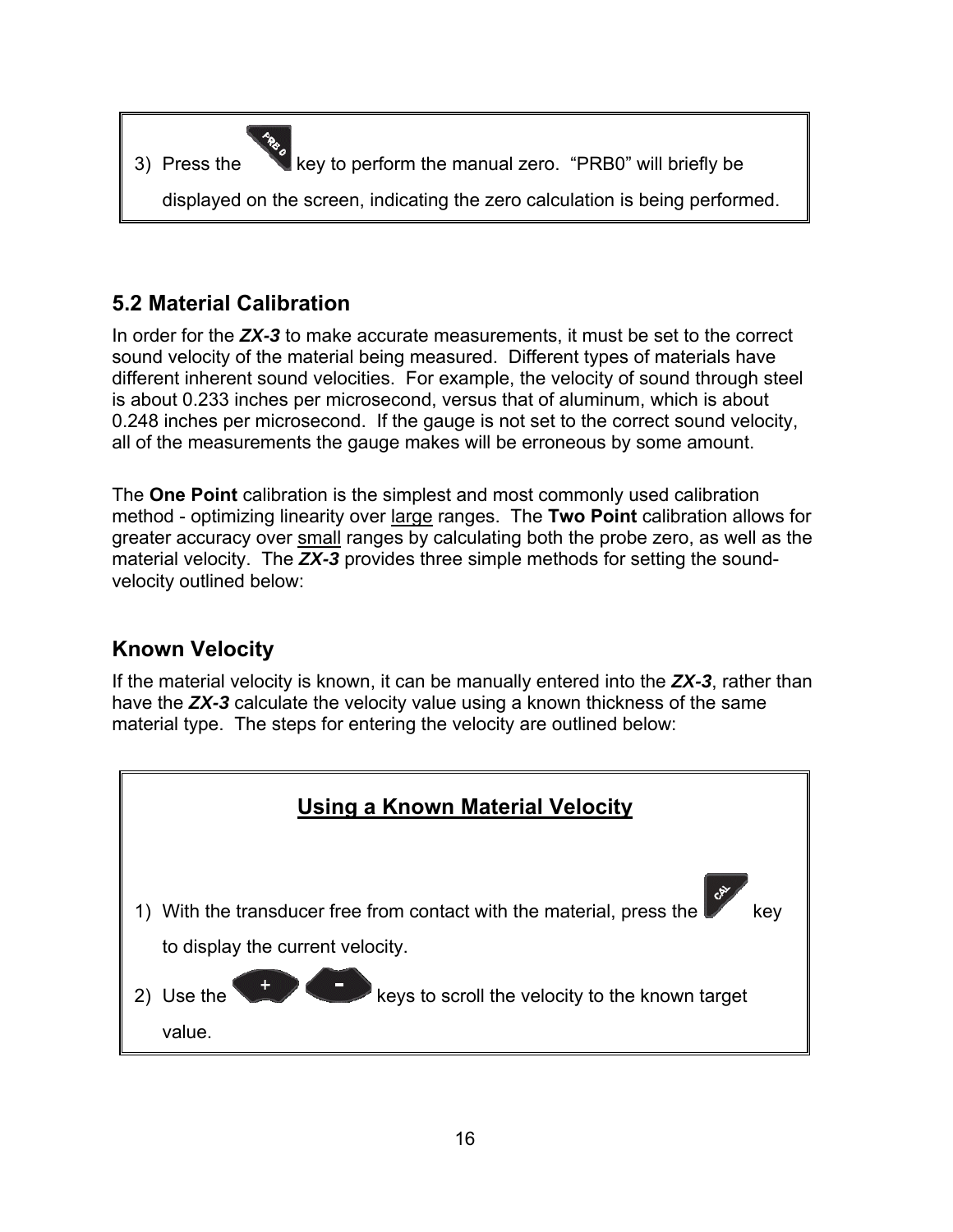

## **Known Thickness**

Often times the exact sound velocity of a material is unknown. However, a sample with one or two known thicknesses can be used to determine the sound velocity. As previously discussed, the *ZX-3* has a one or two point calibration option. The one point calibration option is most suited for linearity over large ranges. When using the one point option, the calibration should be perform on the thickest side of the measurement range for the best linearity for that range. For example, if the measurement range is .100" (2.54mm) to 1.0" (25.4mm), the user should calibrate on a known thickness sample close to 1.0" (25.4mm). **Note:** *It's always handy to carry a set of mechanical calipers to use in conjunction with the ZX-3 for calibration of various materials in the field:*

## **One Point Calibration**

**Note:** *Be sure that a probe zero has been performed prior to performing this calibration procedure.*

1) Physically measure an exact sample of the material, or a location directly on the material to be measured, using a set of calipers or a digital micrometer.

**Note:** *A sample or location on the test piece should be used as close to the maximum thickness of the test range to minimize error.*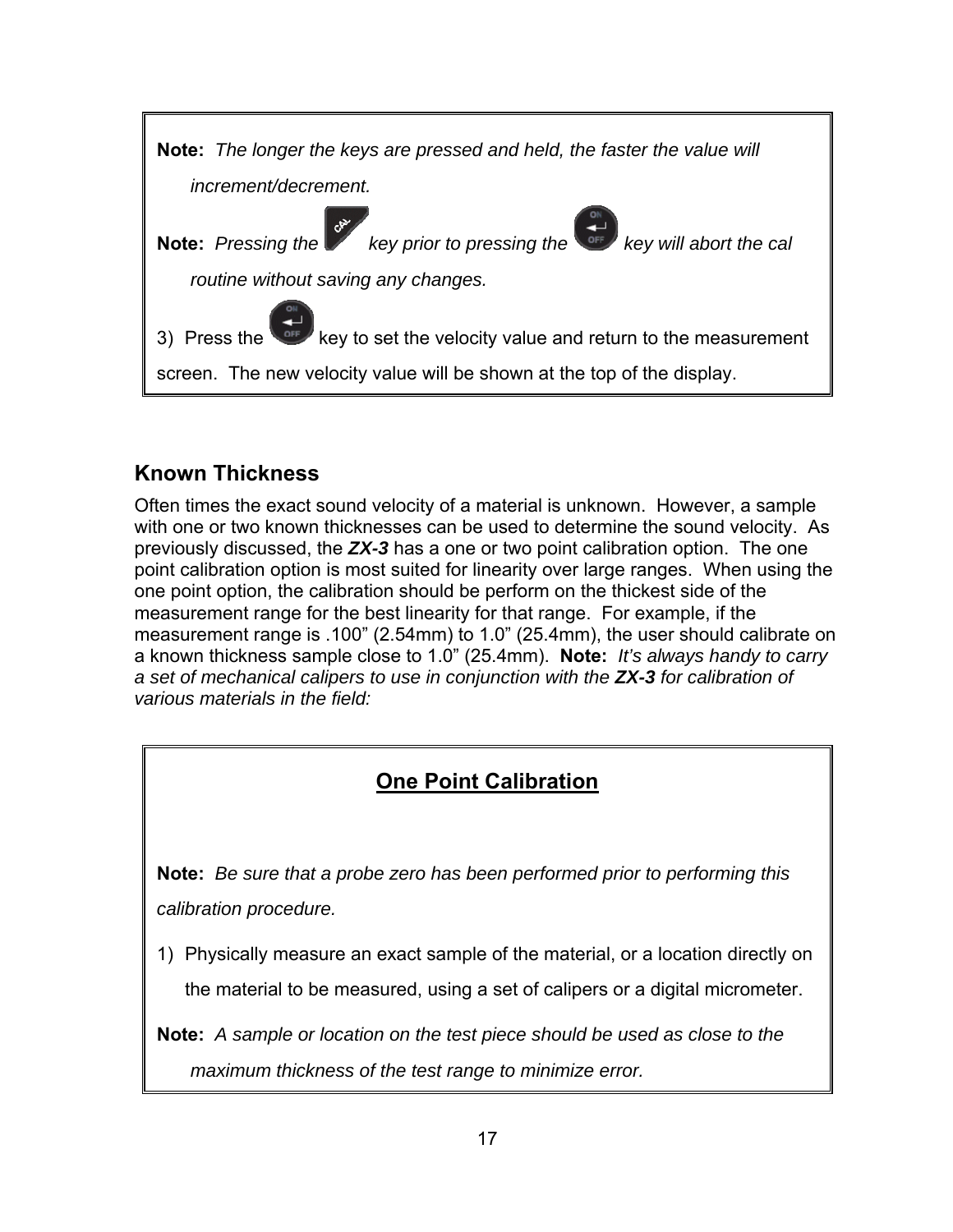2) Apply a drop of couplant on the transducer and place the transducer in steady contact with the sample or actual test material. Be sure that the reading is stable and the repeatability indicator in the top left corner of the display is fully lit and stable. 3) Press the key to enter the calibration edit screen displaying the current measurement value. 4) Use the keys to scroll to the known thickness value. **Note:** *The longer the keys are pressed and held, the faster the value will increment/decrement.* **Note:** *Pressing the key prior to pressing the Rey will abort the call routine without saving any changes.* 5) Once the known thickness value is being displayed, press the display the calculated material velocity edit screen. **Note:** *The calculated velocity can be edited, if needed, by pressing the keys to scroll and edit the velocity value.* 6) Press the  $\sqrt{or}$  key to set the calculated material velocity and return to the measurement screen. **CHECK YOUR CALIBRATION!** Place the transducer back on the calibration point and verify the thickness. If the thickness is not correct, repeat the steps above.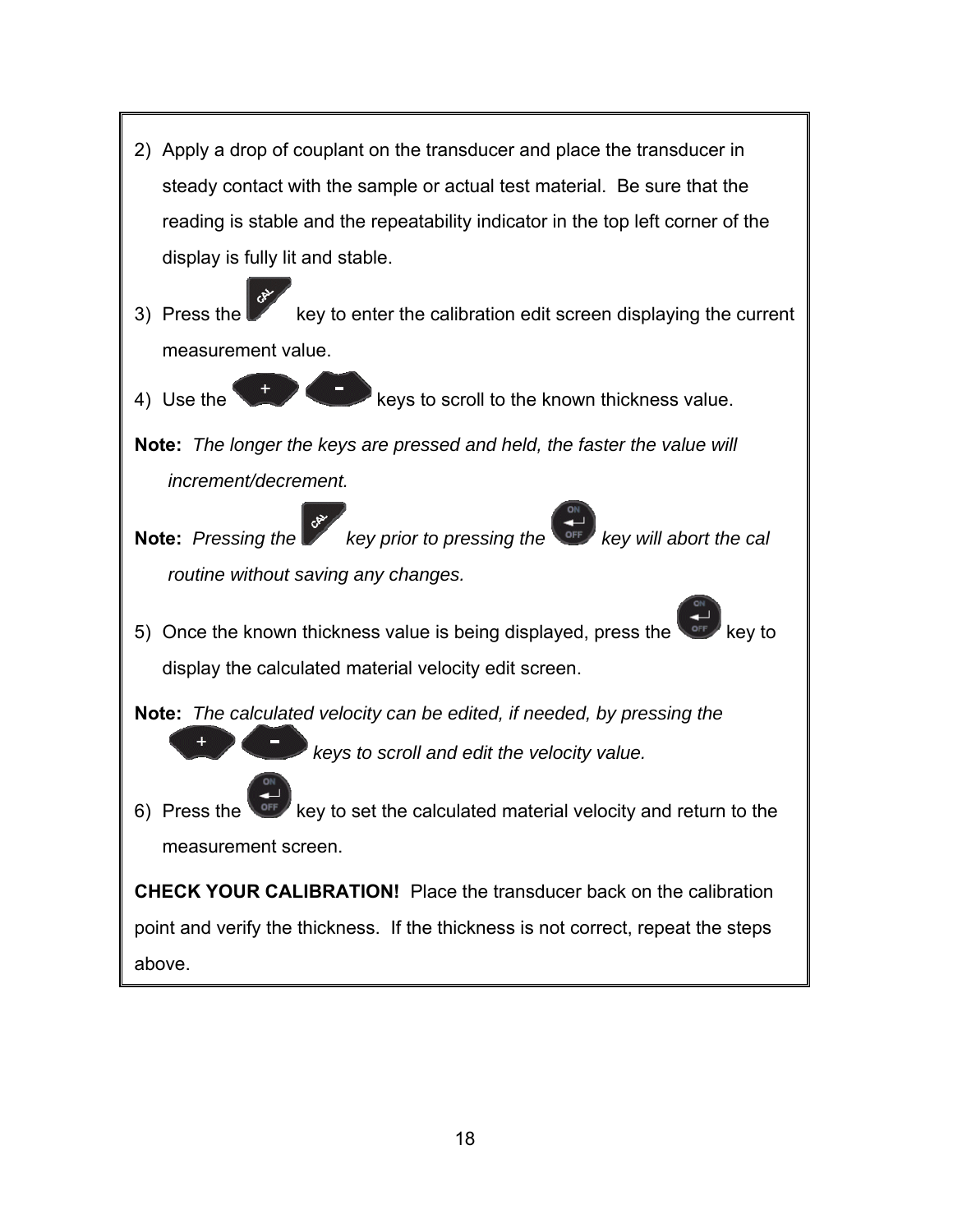#### **Two Known Thicknesses**

The two point calibration should be considered when an application requires improved accuracy over a small measurement range based on tolerance requirements. This calibration option calculates both the 'probe zero' and 'velocity value. If the two point option is used, a probe zero is not required. For example, if the measurement range was .080" (2.03mm) to .250" (6.35mm), two known samples or locations on the test material would be needed for the minimum and maximum boundaries of the test range. Using the range above, a one point calibration would be performed at .250" (6.35mm) and a two point calibration at .080" (2.03mm), or something close to the min/max values of the measurement range.

**Note:** *The ZX-3 also offers the capability of setting the 'probe zero' to use any reference standard as the 'probe zero' standard. For clarification, if it's desired to use a one inch reference of a specific material type as the 'zero' reference, performing the first point of a two-point calibration sets the internal zero of the ZX-3. This should be used only in manual probe zero mode "on block".*

The following steps outline this procedure:

## **Two Point Calibration**

- 1) Physically measure a **minimum** and **maximum** calibration point of the exact sample material, or locations directly on the material to be measured, using a set of calipers or a digital micrometer.
- **Note:** *A sample or location on the test piece should be used as close to the minimum and maximum thickness of the test range to minimize error and improve linearity.*
- 2) Apply a drop of couplant on the transducer and place the transducer in steady contact with either the **minimum** or **maximum** sample or actual test material. Be sure that the reading is stable and the repeatability indicator in the top left corner of the display is fully lit and stable.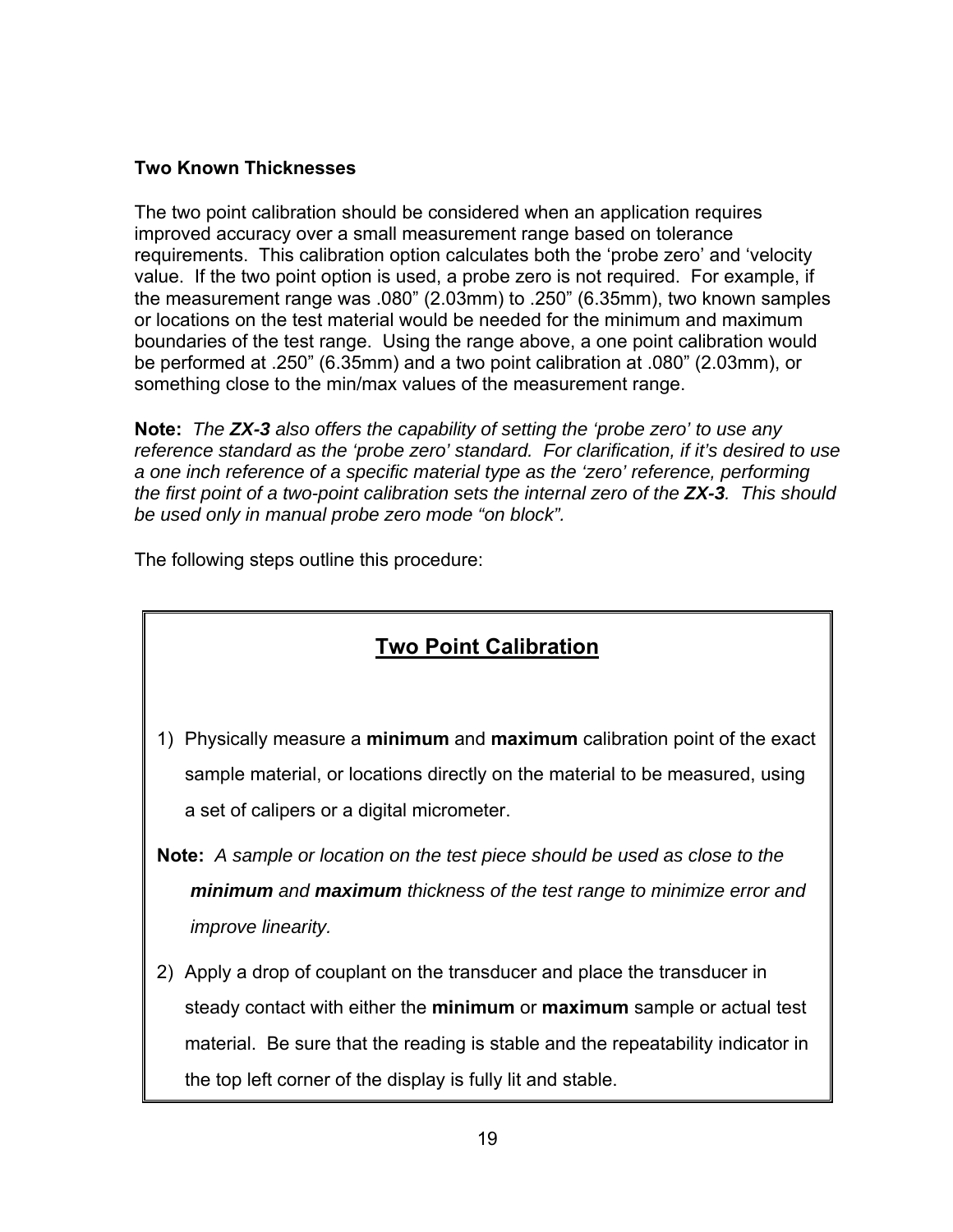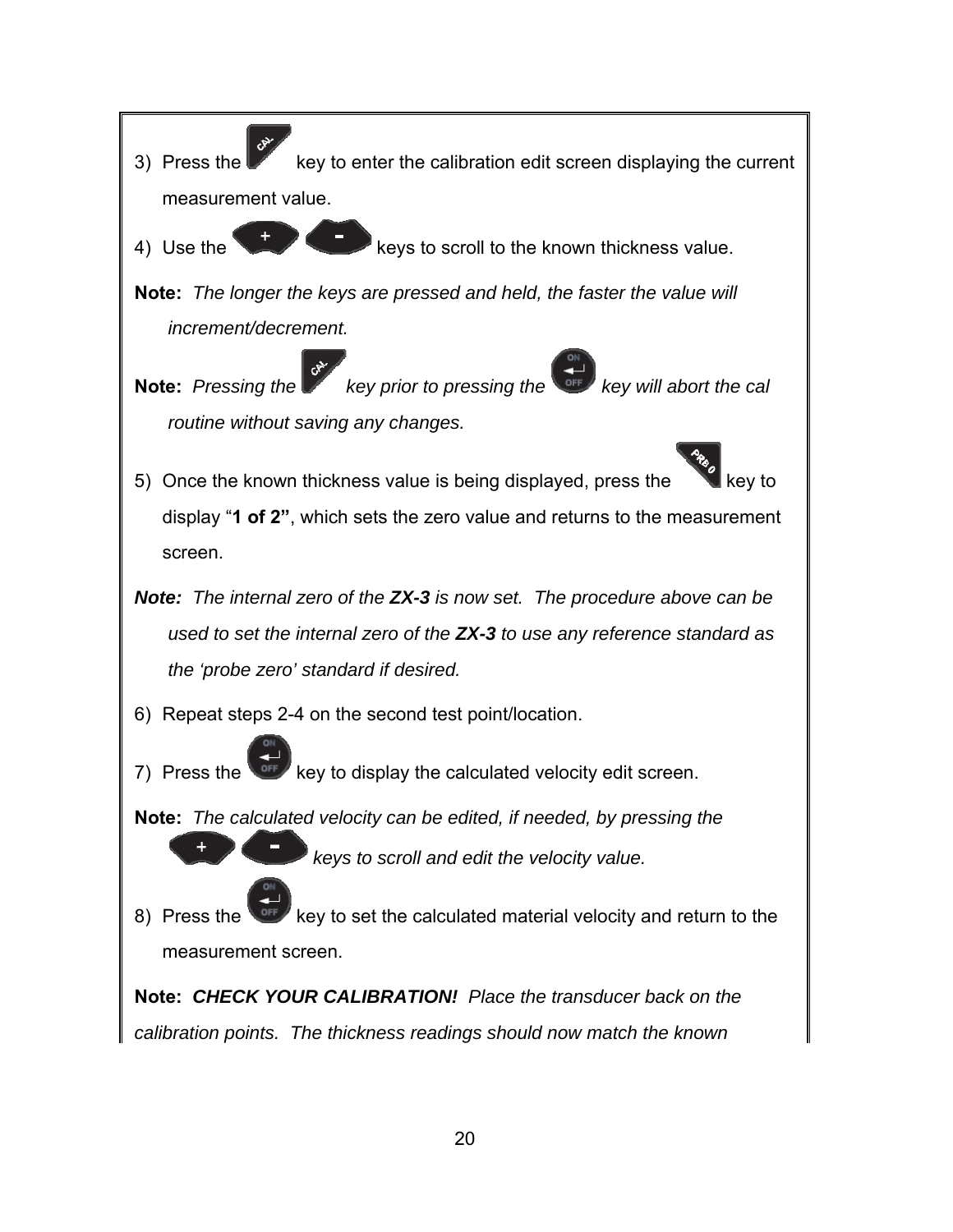*thickness values with minimal error. If the thicknesses are not correct, repeat* 

*the steps above.*

## **Basic Material Type**

If the material velocity is unknown, a sample thickness cannot be taken directly from the material, but the general type of material is known, selecting a basic material type from the common material **(MATL)** list in the *ZX-3* would offer a reasonable approximation of the thickness. There are 9 common materials and 2 user programmable settings available. It's important to note that these velocities will not always be an exact representation of the material being tested. Use these values only if a close approximation is acceptable. Follow the steps below to select a basic material type:

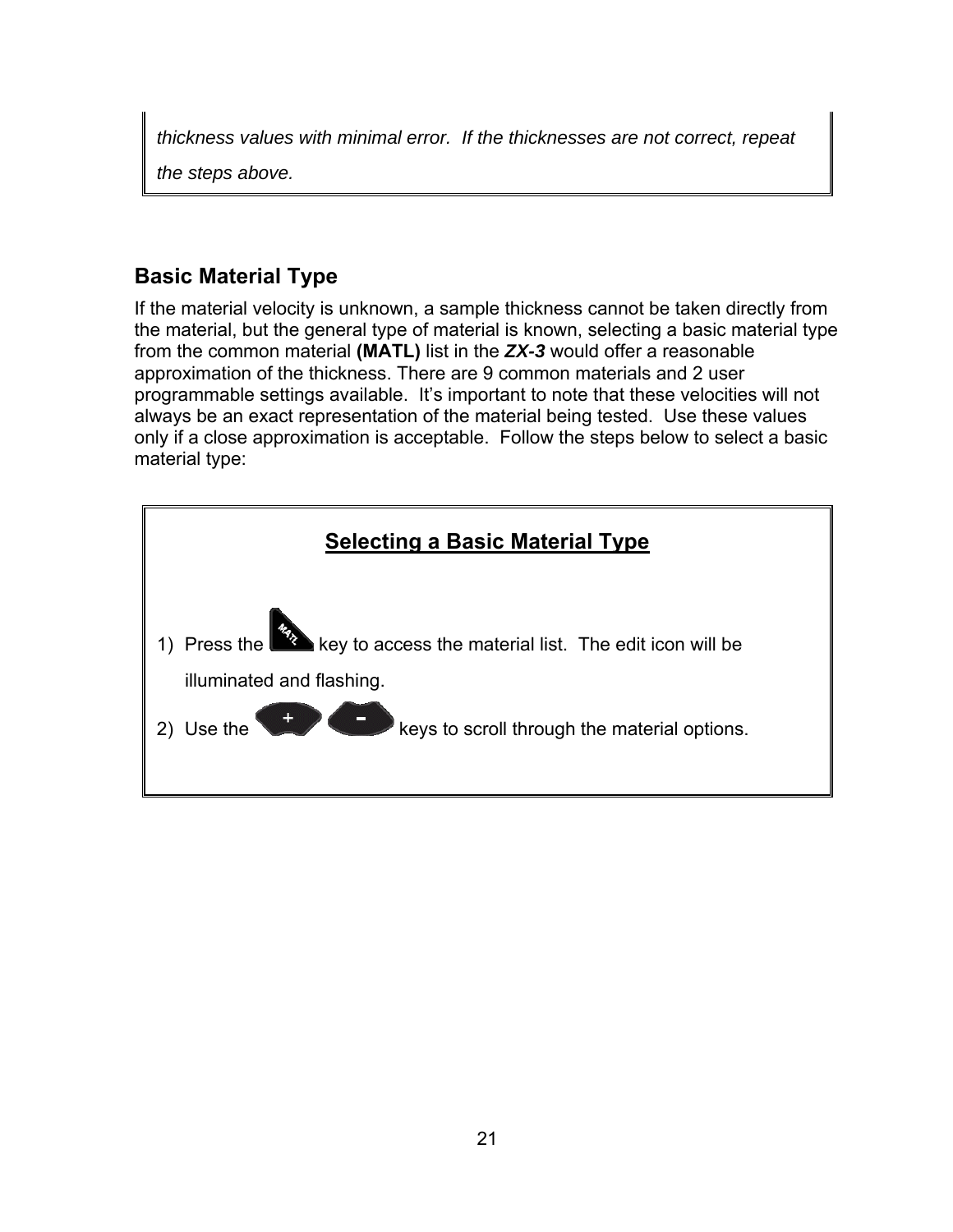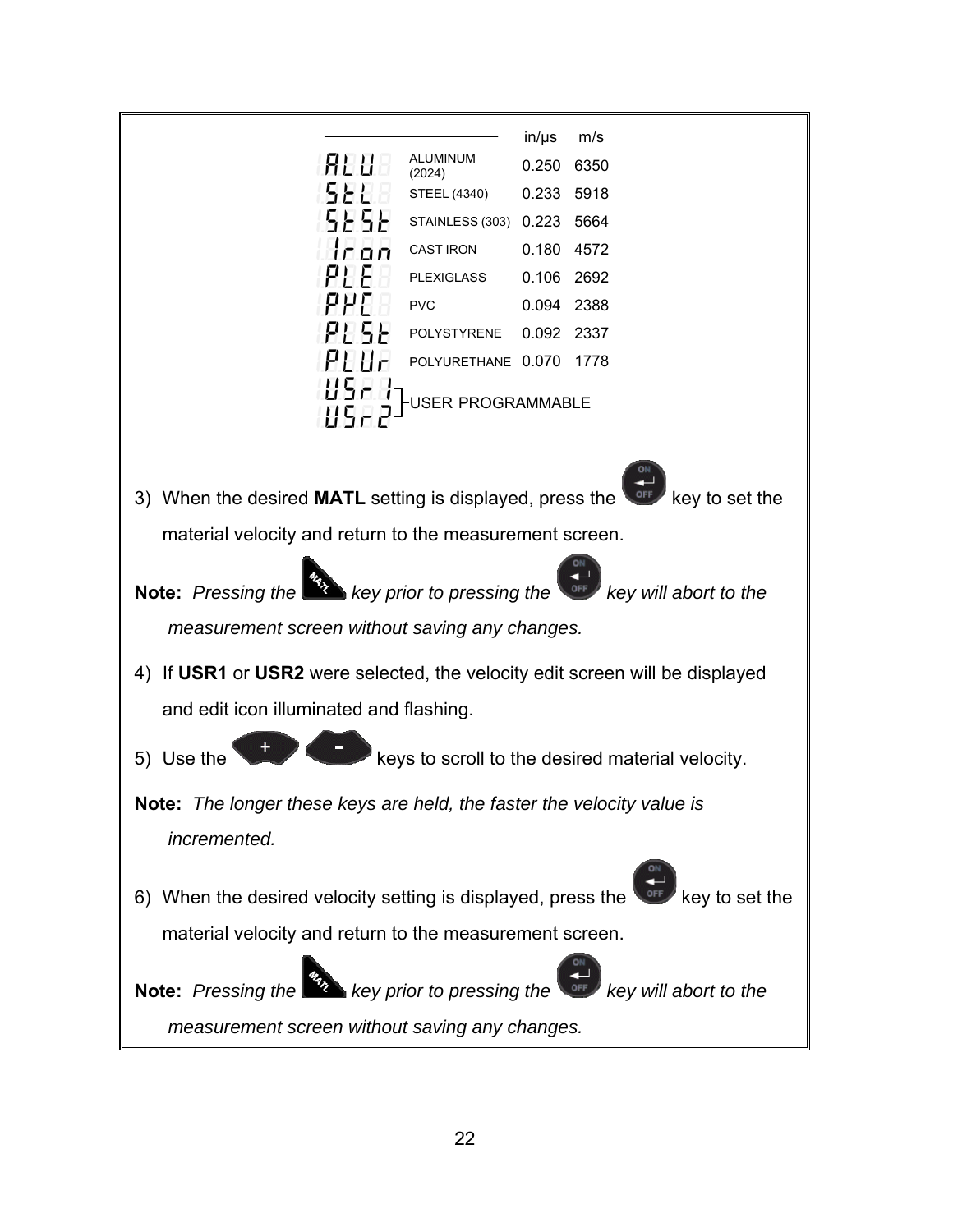### **CHAPTER SIX ADDITIONAL FEATURES**

### **6.1 Gain**

The gain, or amplification of the return echoes, can be adjusted in the **ZX-3** to accommodate a variety of materials and applications. The setting of the gain is crucial in order to obtain valid readings during the measurement process. Too much gain may result in erroneous measurements, detecting on noise rather than the actual material back wall surface. Not enough gain may result in intermittent detection. It could also result in lack of detection on internal flaws, pits, or porosity. The gain can be compared to the volume control of a home stereo system. If you turn it up too much, you can't hear the music clearly. If it's turned down too much, you can't hear it at all.

The *ZX-3* has five gain settings **(VLOW, LOW, MED, HIGH, VHI)**. The gain range is 40dB – 52dB in 3dB increments. The *ZX-3* has been optimized for the **MED** gain setting at 46dB for all common applications. It should be operated in this mode as standard. However, some applications may require the lower or higher gain settings. When? The low settings may be necessary for noisy or granular cast materials. How do I know when to lower the gain? If the reading becomes sporadic and won't settle down or resolve on a thickness value because the material is either very noisy or granular. Setting the gain to a lower less sensitive level, would potentially offer improved stability.

How do I know when to increase the gain? When a material is difficult to penetrate or pass sound through. This could be due to the material type, overall thickness, the transducer diameter and frequency, or a combination of all the above. Turning the gain up for additional output could improve the ability to obtain a successful measurement. Another example would be the need to increase overall sensitivity for locating fine pits or flaws. In any case, the selectable gain settings offer improved versatility to resolve and overcome potential application issues.

The procedure for editing the gain is outlined as follows:

### **GAIN**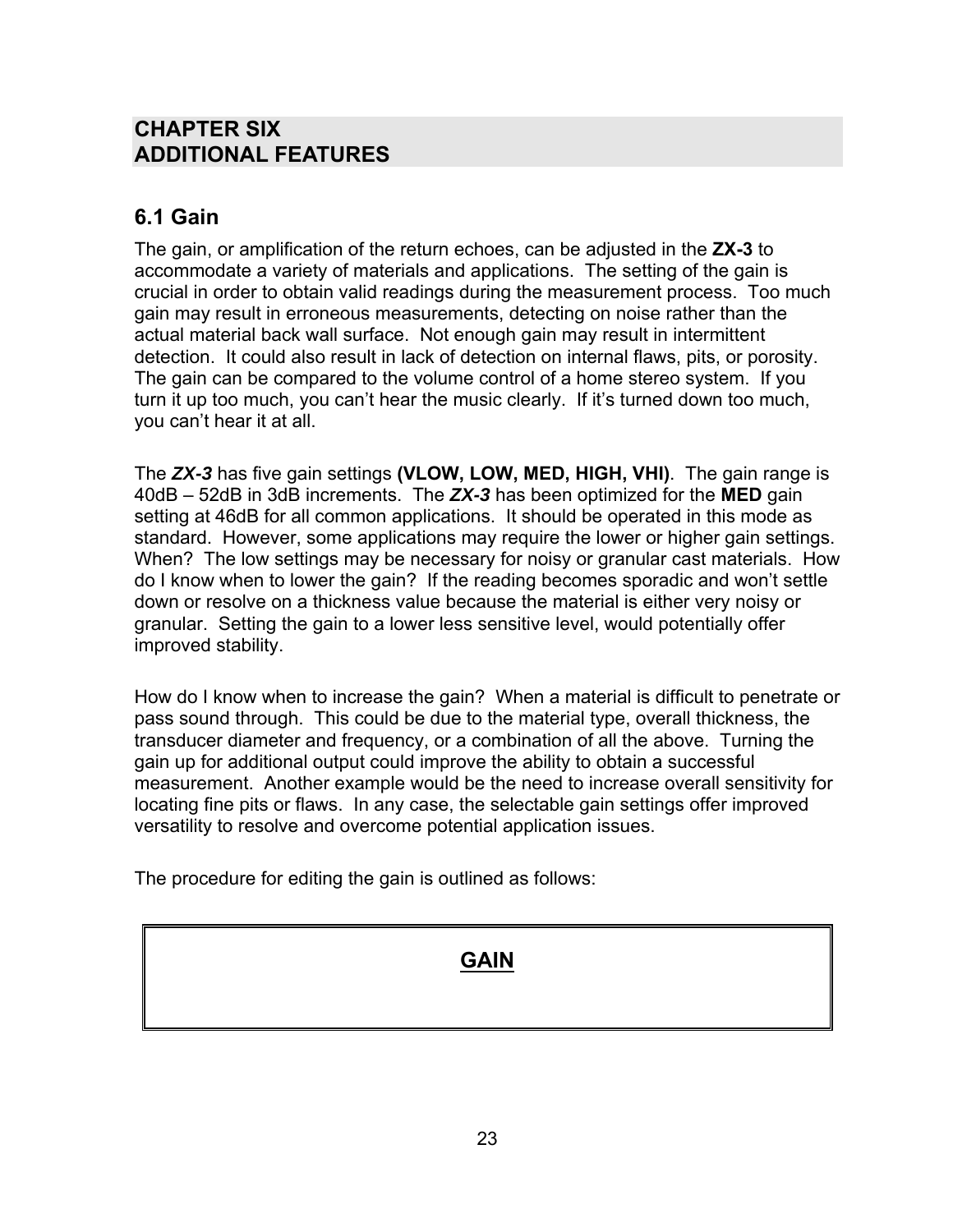

### **6.2 High Speed Scan**

The High Speed Scan feature of the *ZX-3* increases the overall repetition rate to a maximum of 140Hz with a high speed screen refresh rate of 25 times a second. This allows for making scanned passes over an arbitrary length of the test material, while still maintaining a reasonable representation of thickness over the area or region scanned.

The procedure to use the scan feature is outlined below:



## **6.3 Units**

The *ZX-3* will operate in both English (inches) or Metric (millimeters) units.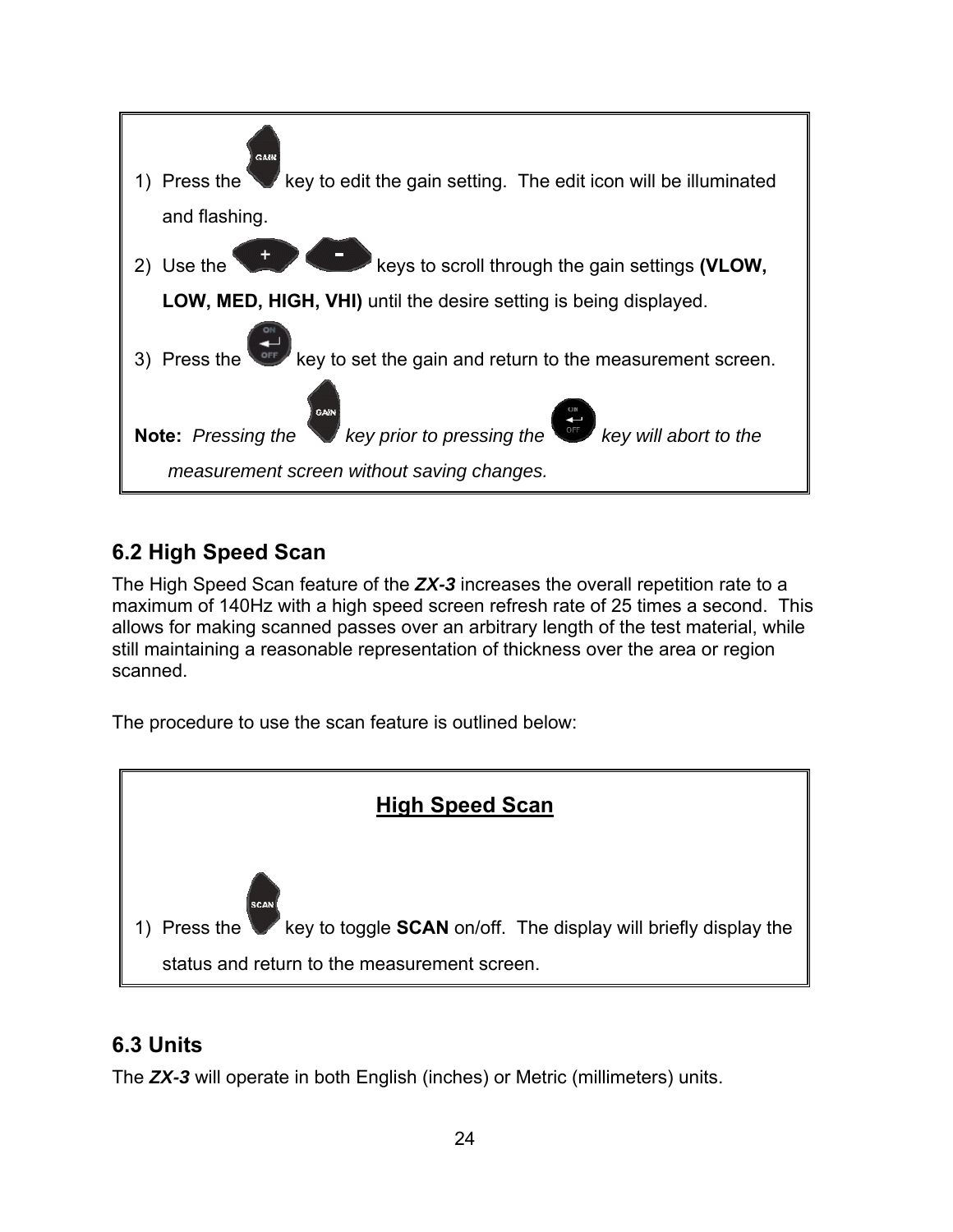The procedure to select the units is outlined as below:



### **6.4 Lite**

The *ZX-3* uses a custom glass segmented display that is equipped with a backlight for use in low light conditions. The options are on/off/auto, where the auto setting only lights the display when the gauge is coupled to the material and receiving a measurement.

The steps below outline how to toggle the options:

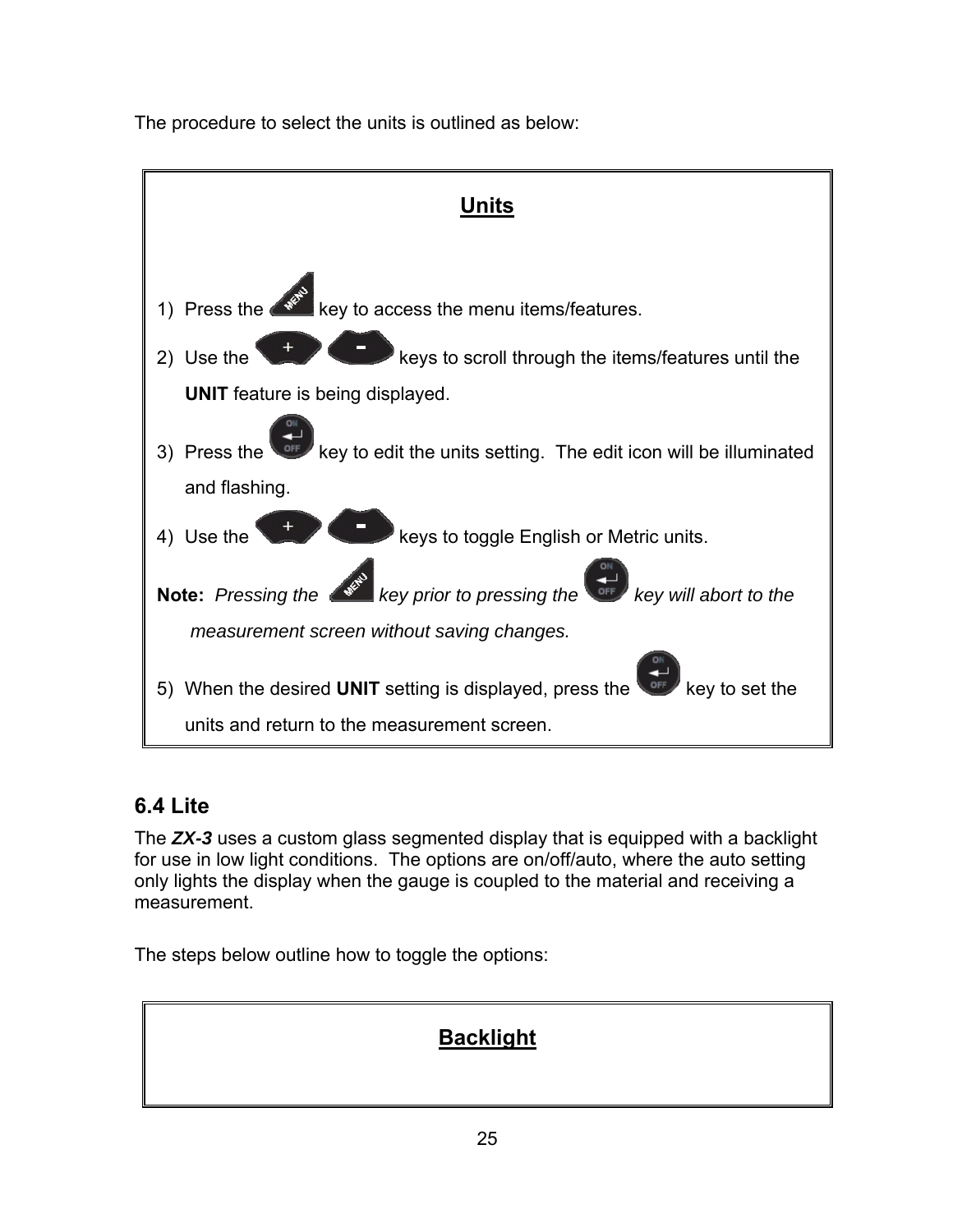

## **6.5 Zero**

There are two transducer zeroing options available in the *ZX-3*; auto and manual. The AUTO zero can be performed automatically without using a reference standard to zero the gauge (off block), while the MANUAL option requires a reference standard like the battery disk at the top of the gauge (on block). Additionally, the gauge can be set to use another reference standard if needed. Refer to page 14 for a complete explanation of the probe zero options.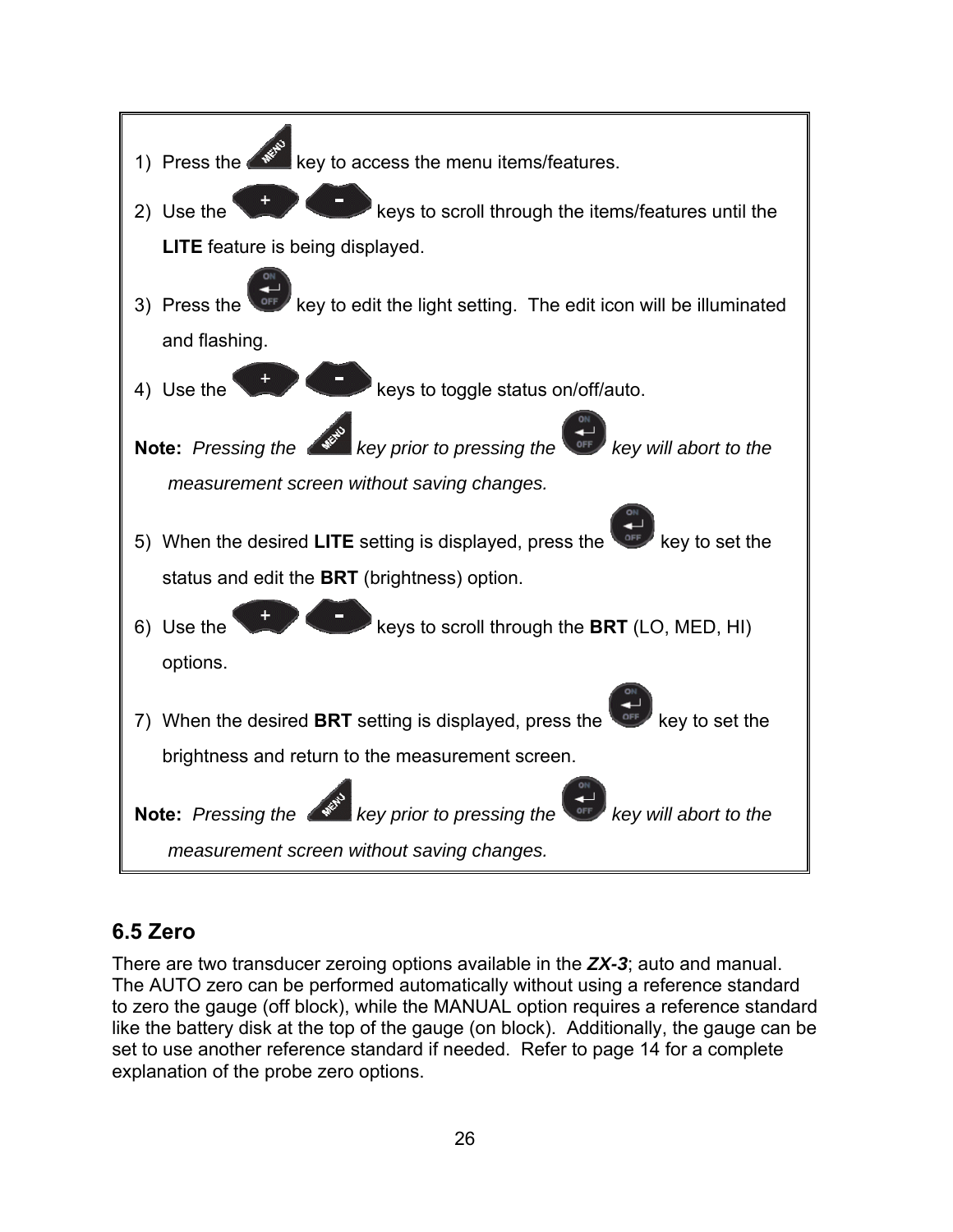The procedure to select the zero option only, is outlined below:



## **6.6 Probe Diameter**

The **PROB** feature was added to improve linearity when using a specific probe diameter. The default standard setting is (.250"), and works reasonably well using a general correction curve for all of our dual element transducers in our range. However, selecting the exact diameter of the transducer being used will offer additional linearity (accuracy). The three options found in our range of transducers are (.187, .250, .500) inches. All of our transducer diameters and frequencies are marked on top of the transducer housing.

The procedure to select the probe/transducer diameter is outlined below: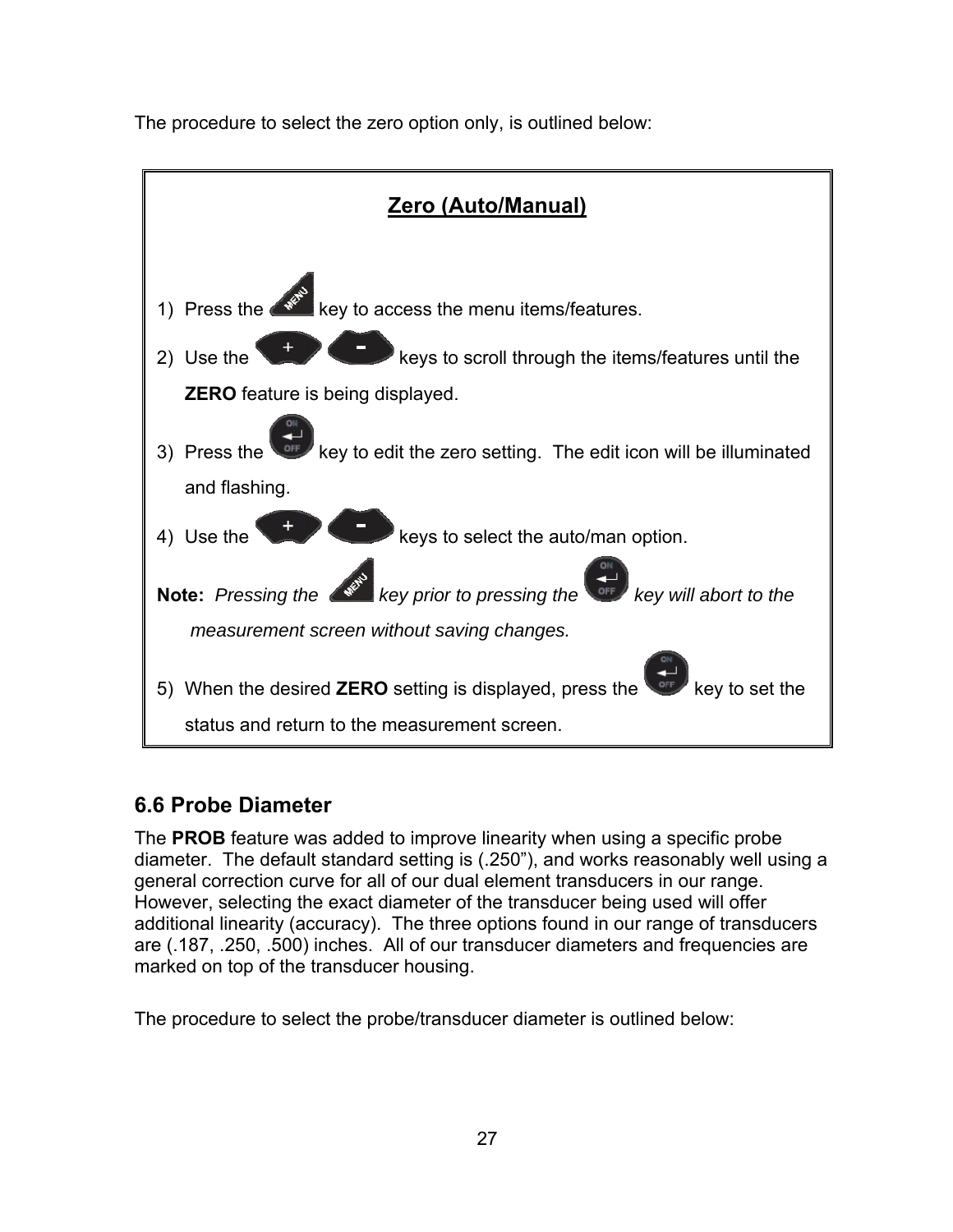

## **6.7 Lock**

The lock feature was built into the *ZX-3* for the purpose of locking the operators out of editing any of the gauge settings, for purposes of consistency between operators. When the lock feature is enabled, the gauge calibration functionality cannot be altered, as well as any of the individual features in the gauge. The only keys that are always unlocked are the power and probe zero keys, as these must remain unlocked for measurement functionality.

The procedure to enable/disable the lock feature is outlined below: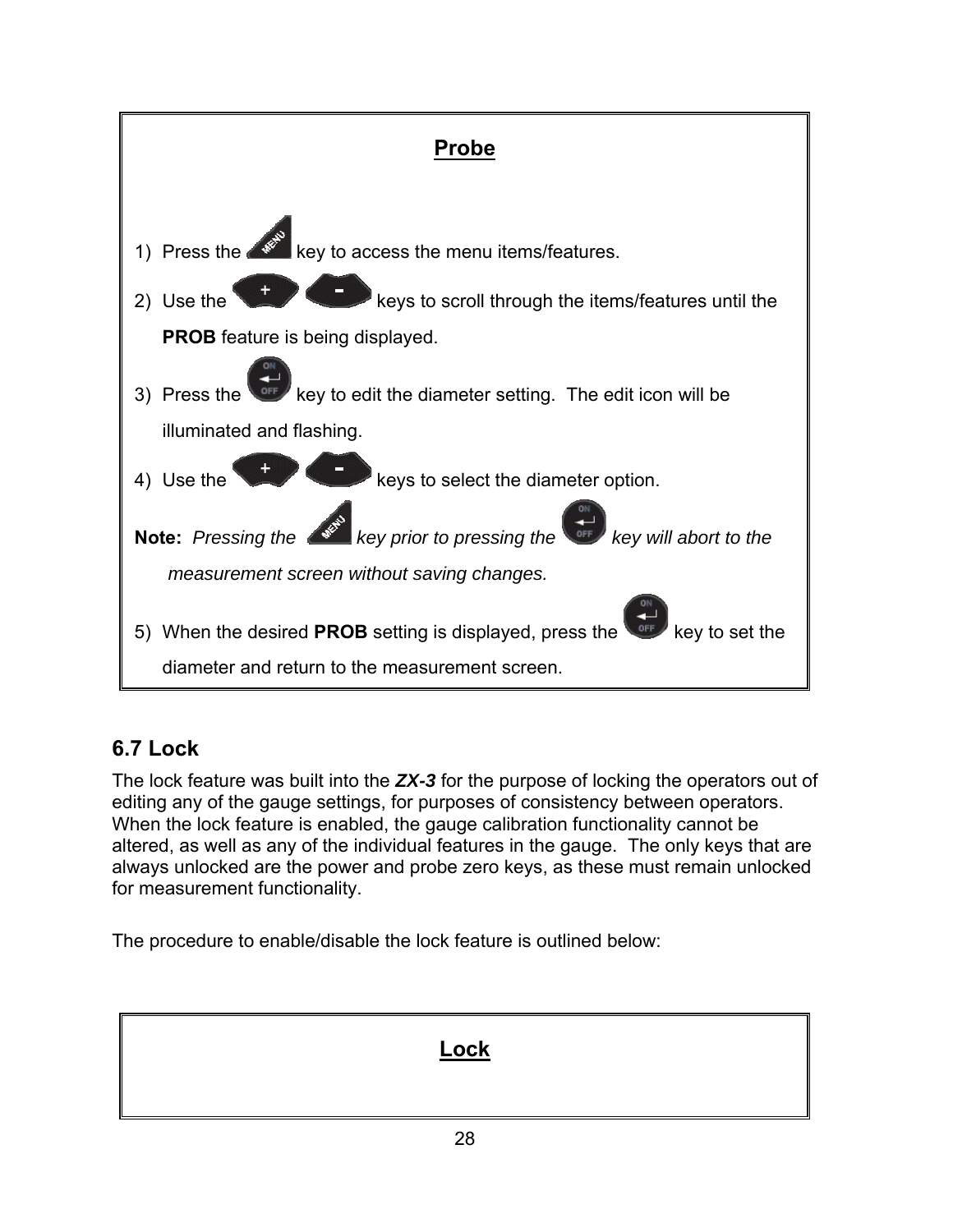

### **6.8 Factory Defaults**

The *ZX-3* can be reset to factory defaults at any time to restore the original gauge settings. This should only be used if the gauge is not functioning properly, or perhaps multiple features have been enabled and a clean start is needed.

The procedure to reset the gauge is outlined below:

| <b>Factory Reset</b>                                                                                      |
|-----------------------------------------------------------------------------------------------------------|
| 1) With the <b>ZX-3</b> powered off, press and hold down the<br>and<br>kevs<br>while powering the ZX-3 on |
| Note: Once the measurement screen is displayed the<br>can be<br>released.                                 |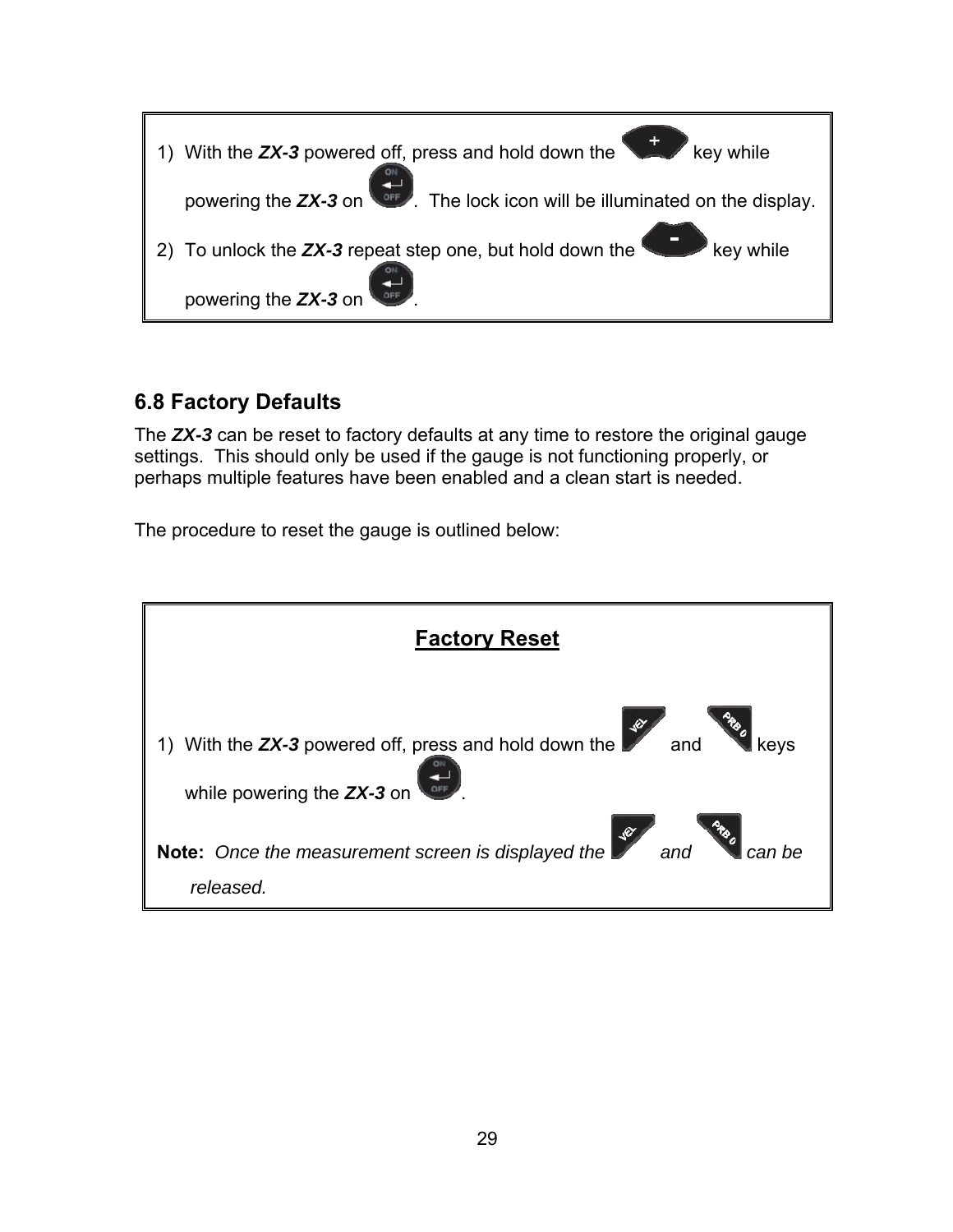## **APPENDIX A - VELOCITY TABLE**

| <b>Material</b>          | sound velocity<br>in/us |          | sound velocity<br>m/s |
|--------------------------|-------------------------|----------|-----------------------|
|                          |                         |          |                       |
| <b>Aluminum</b>          | 0.2510                  |          | 6375                  |
| <b>Beryllium</b>         | 0.5080                  |          | 12903                 |
| <b>Brass</b>             | 0.1730                  |          | 4394                  |
| <b>Bronze</b>            | 0.1390                  |          | 3531                  |
| Cadmium                  | 0.1090                  |          | 2769                  |
| Columbium                | 0.1940                  |          | 4928                  |
| Copper                   | 0.1830                  |          | 4648                  |
| Glass (plate)            | 0.2270                  |          | 5766                  |
| <b>Glycerine</b>         | 0.0760                  |          | 1930                  |
| Gold                     | 0.1280                  |          | 3251                  |
| <b>Inconel</b>           | 0.2290                  |          | 5817                  |
| Iron                     | 0.2320                  |          | 5893                  |
| <b>Cast Iron</b>         | 0.1800                  | (approx) | 4572                  |
| Lead                     | 0.0850                  |          | 2159                  |
| <b>Magnesium</b>         | 0.2300                  |          | 5842                  |
| <b>Mercury</b>           | 0.0570                  |          | 1448                  |
| Molybdenum               | 0.2460                  |          | 6248                  |
| <b>Monel</b>             | 0.2110                  |          | 5359                  |
| <b>Nickel</b>            | 0.2220                  |          | 5639                  |
| <b>Nylon</b>             | 0.1060                  | (approx) | 2692                  |
| <b>Platinum</b>          | 0.1560                  |          | 3962                  |
| <b>Plexiglas</b>         | 0.1060                  |          | 2692                  |
| <b>Polystyrene</b>       | 0.0920                  |          | 2337                  |
| <b>PVC</b>               | 0.0940                  |          | 2388                  |
| <b>Quartz glass</b>      | 0.2260                  |          | 5740                  |
| <b>Rubber vulcanized</b> | 0.0910                  |          | 2311                  |
| <b>Silver</b>            | 0.1420                  |          | 3607                  |
| <b>Steel (1020)</b>      | 0.2320                  |          | 5893                  |
| <b>Steel (4340)</b>      | 0.2330                  |          | 5918                  |
| <b>Steel Stainless"</b>  | 0.2230                  |          | 5664                  |
| <b>Teflon</b>            | 0.0540                  |          | 1372                  |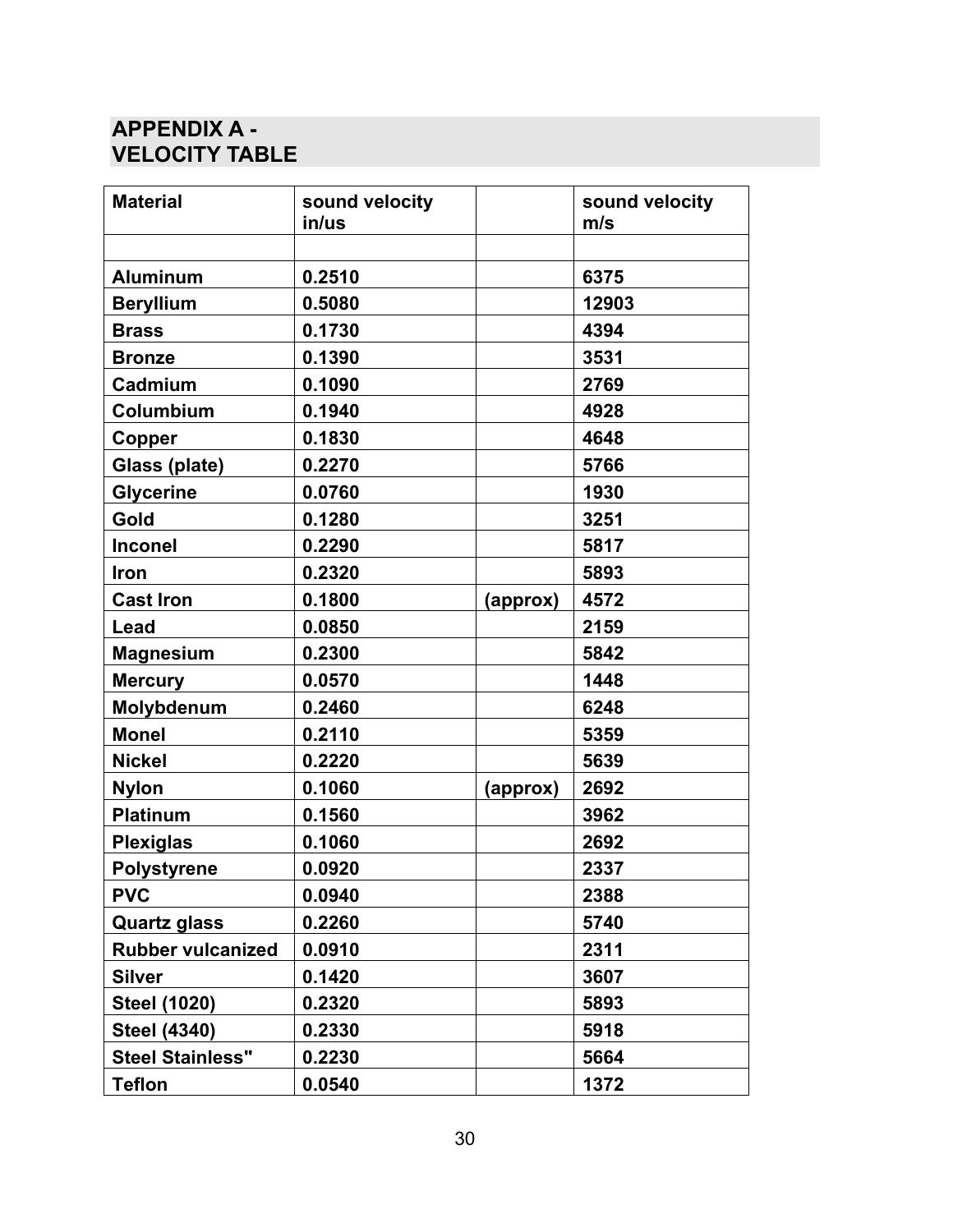| Tin             | 0.1310 | 3327 |
|-----------------|--------|------|
| <b>Titanium</b> | 0.2400 | 6096 |
| <b>Tungsten</b> | 0.2040 | 5182 |
| <b>Uranium</b>  | 0.1330 | 3378 |
| <b>Water</b>    | 0.0580 | 1473 |
| <b>Zinc</b>     | 0.1660 | 4216 |
| Zirconium       | 0.1830 | 4648 |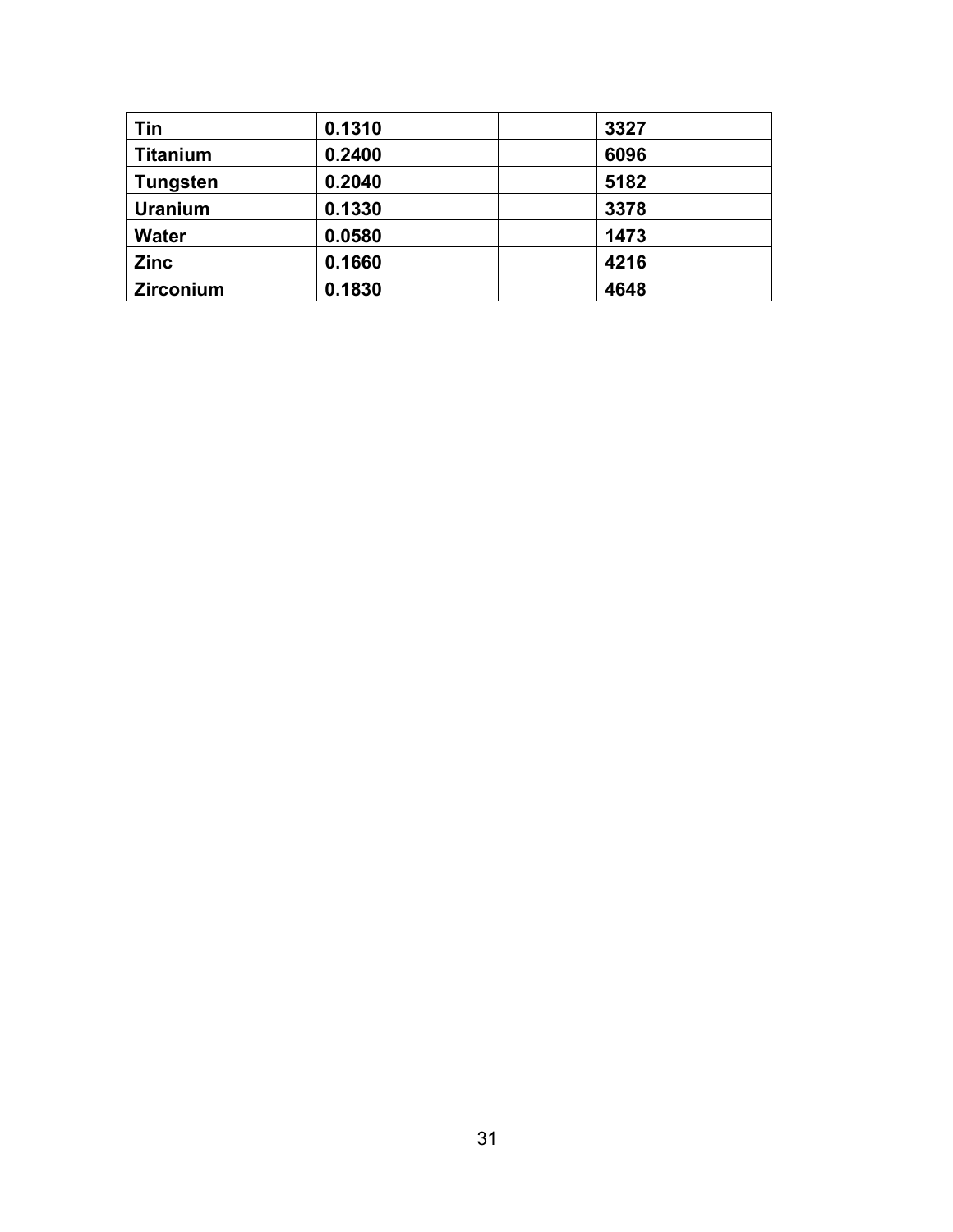### **APPENDIX B-APPLICATION NOTES**

#### **Measuring pipe and tubing**

When measuring a piece of pipe to determine the thickness of the pipe wall, orientation of the transducers is important. The transducer should be oriented so that the gap (sound barrier) in the wear face is perpendicular (at a right angle) to the length (long axis) of the tubing, allowing both sides of the transducer to make the same amount of contact. The transducer orientation can either be parallel or perpendicular for large diameter piping, as it's much easier to ensure both sides are making similar contact.



#### **Measuring hot surfaces**

The velocity of sound through a substance is dependent on its temperature. As materials heat up, the velocity of sound through them decreases. In most applications with surface temperatures less than about  $200^{\circ}$ F (100 $^{\circ}$ C), no special procedures must be observed. At temperatures above this point, the change in sound velocity of the material being measured starts to have a noticeable effect upon ultrasonic measurement.

At such elevated temperatures, it is recommended that the user perform calibration on a sample piece of known thickness, which is at or near the temperature of the material to be measured. This will allow the *ZX-3* to correctly calculate the velocity of sound through the hot material.

Expansion and contraction of the transducer based on temperature, and a varying temperature gradient, will also affect the measurement in a pulse-echo (P-E) measurement mode. It is recommended that a "transducer zero" be performed often to account for the delay line changing length and adversely affecting the accuracy of the measurements.

When performing measurements on hot surfaces, it may also be necessary to use a specially constructed high-temperature transducer. These transducers are built using materials which can withstand high temperatures. Even so, it is recommended that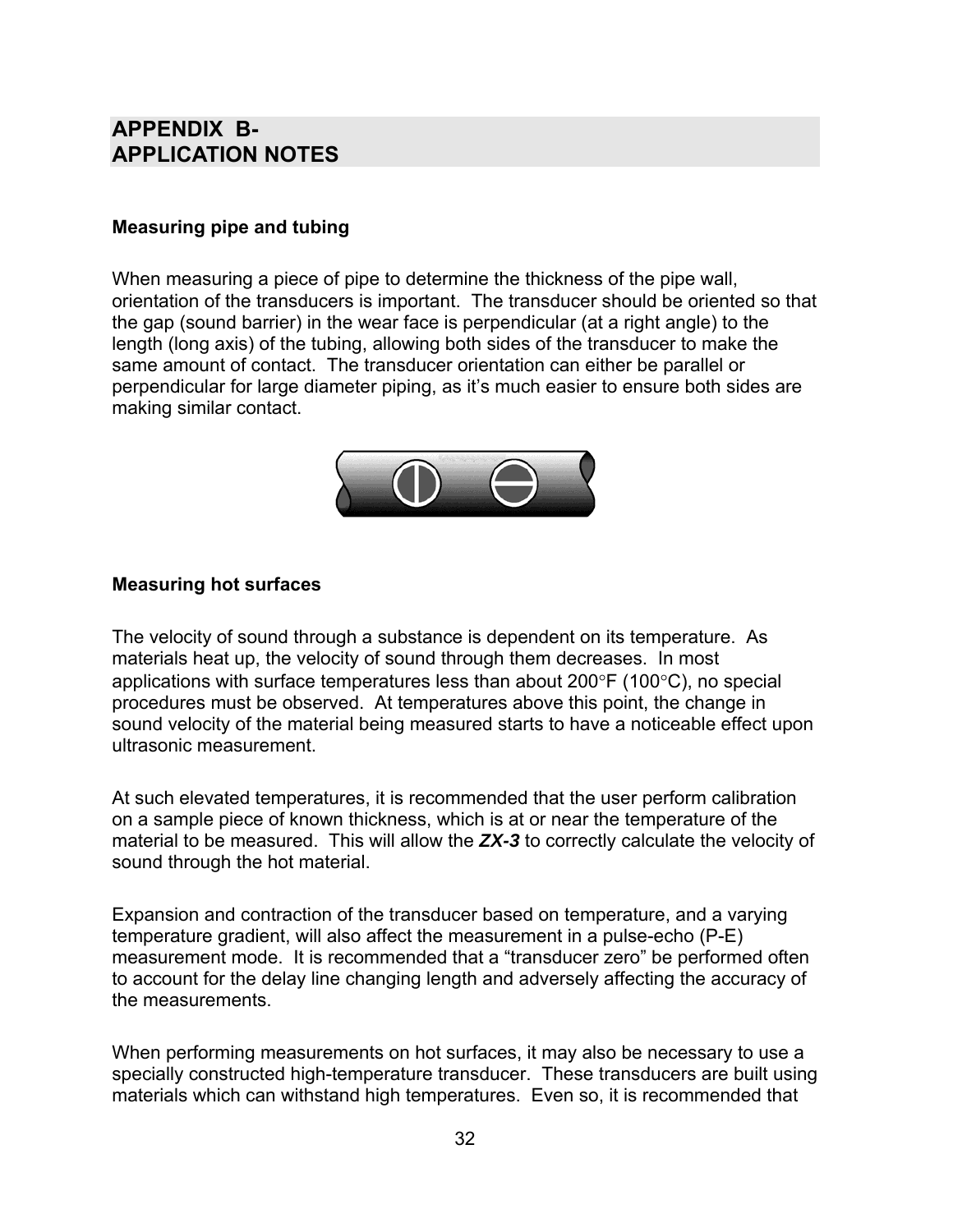the probe be left in contact with the surface for as short a time as needed (intermittent contact) to acquire a stable measurement.

#### **Measuring laminated materials**

Laminated materials are unique in that their density (and therefore sound-velocity) may vary considerably from one piece to another. Some laminated materials may even exhibit noticeable changes in sound-velocity across a single surface. The only way to reliably measure such materials is by performing a calibration procedure on a sample piece of known thickness. Ideally, this sample material should be a part of the same piece being measured, or at least from the same lamination batch. By calibrating to each test piece individually, the effects of variation of sound-velocity will be minimized. If the variation is relatively close, averaging the sound velocities to minimize error is another option.

An additional important consideration when measuring laminates is that many included air gaps or pockets which will cause an early reflection of the ultrasound beam. This effect will be noticed as a sudden decrease in thickness in an otherwise regular surface. While this may impede accurate measurement of total material thickness, it does provide the user with positive indication of air gaps in the laminate.

#### **Measuring through paint & coatings**

Measuring through paints and coatings are also unique, in that the velocity of the paint/coating will be significantly different from the actual material being measured. A perfect example of this would be a mild steel pipe with .025" of coating on the surface. Where the velocity of the steel pipe is  $.2330$  in/ $\mu$ sec, and the velocity of the paint is  $.0850$  in/ $\mu$ sec. If the user is calibrated for mild steel pipe and measures through both materials, the actual coating thickness will appear to be approximately 3 times thicker than it actually is, as a result of the differences in velocity.